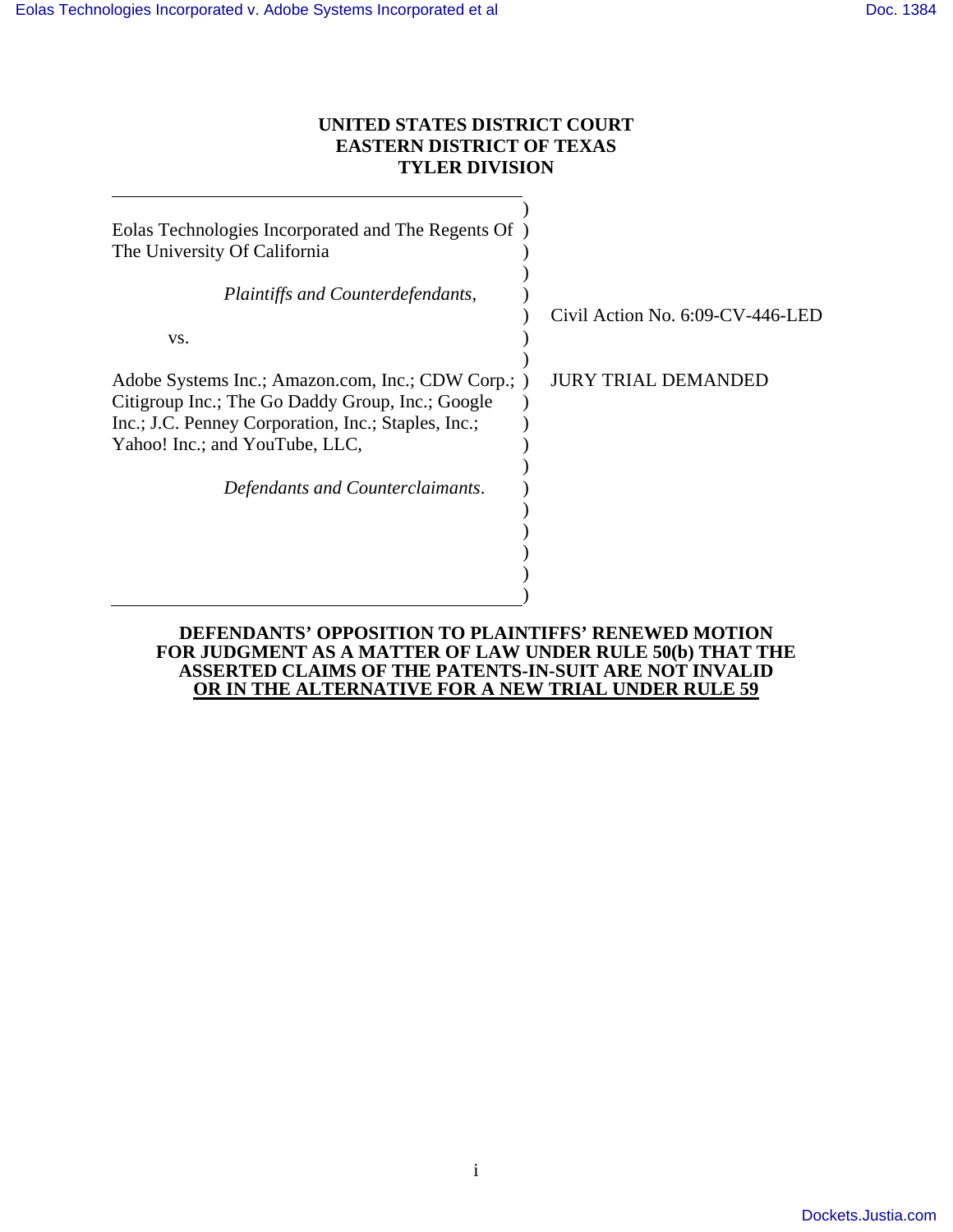# **TABLE OF CONTENTS**

| I. |           |    | PLAINTIFFS' RENEWED REQUEST FOR JMOL SHOULD BE DENIED  2               |
|----|-----------|----|------------------------------------------------------------------------|
|    | A.        |    |                                                                        |
|    | <b>B.</b> |    | Legal Standard: JMOL Must Be Denied If There Is Sufficient Evidence    |
|    | C.        |    | There Is Substantial Evidence For A Reasonable Jury To Conclude The    |
|    | D.        |    | There Is Substantial Evidence For A Reasonable Jury To Conclude The    |
|    | Ε.        |    | Plaintiffs' Secondary Considerations Showing Provides No Basis For     |
|    | F.        |    | Plaintiffs' Arguments Regarding Viola Are Incorrect and Irrelevant  13 |
|    |           | 1. | There Is Substantial Evidence For A Reasonable Jury To Find The        |
|    |           | 2. | The Record Supports A Finding That Viola Is A Single Reference 15      |
|    |           | 3. | There Is Substantial Evidence For A Reasonable Jury To Find That       |
|    |           |    | "embed text format specifies the location of at least a<br>a.          |
|    |           |    | b.                                                                     |
|    |           |    | c.                                                                     |
|    |           |    | d.                                                                     |
|    |           | 4. | There Is Sufficient Evidence For A Jury To Find That Viola Was         |
|    |           | 5. | There Is Sufficient Evidence For The Jury To Find The Asserted<br>25   |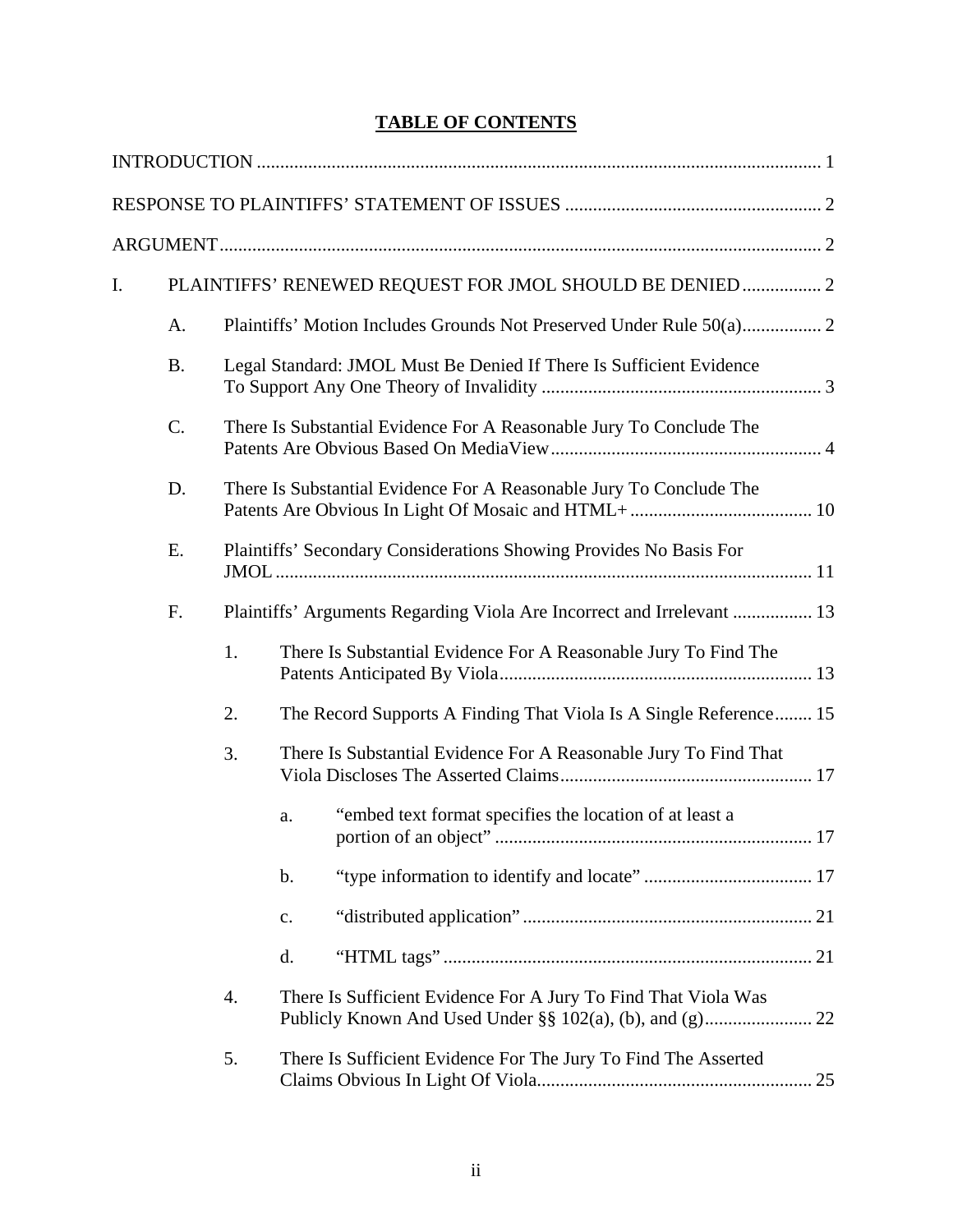| II. |             | PLAINTIFFS' RULE 59 REQUEST FOR NEW TRIAL SHOULD BE DENIED 26          |  |
|-----|-------------|------------------------------------------------------------------------|--|
|     | A.          |                                                                        |  |
|     | B.          | The Jury's Verdict Is Supported By the Great Weight Of The Evidence 30 |  |
|     | $C_{\cdot}$ |                                                                        |  |
|     |             |                                                                        |  |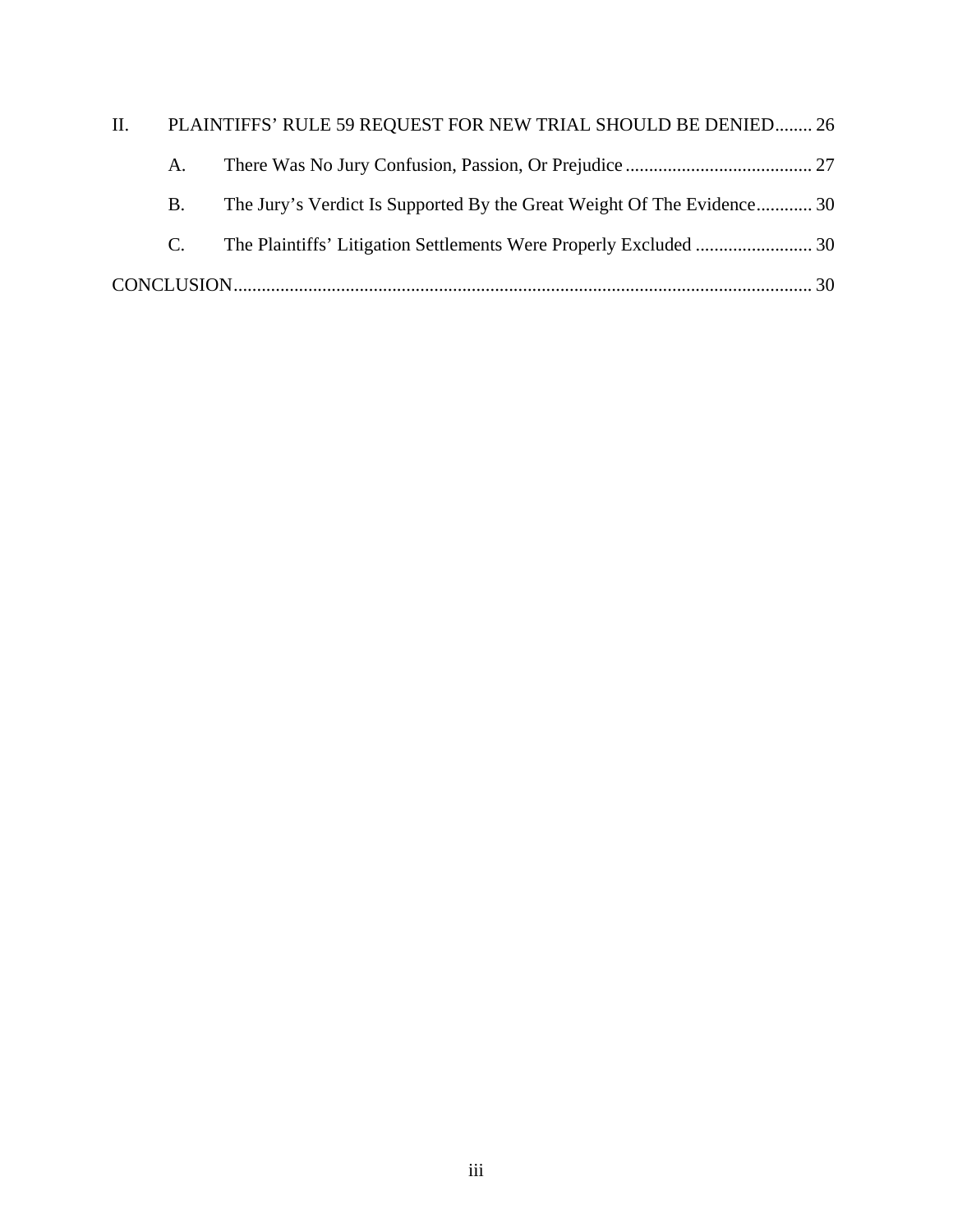# **TABLE OF AUTHORITIES**

| <b>Cases</b>                                                                | <b>Pages</b> |
|-----------------------------------------------------------------------------|--------------|
| Agrizap, Inc. v. Woodstream Corp.                                           |              |
| Ameranth, Inc. v. Menusoft Sys. Corp.                                       |              |
| Cordance Corp. v. Amazon.com, Inc.                                          |              |
| Dawson v. Wal-Mart Stores, Inc.                                             |              |
| Dresser-Rand Co. v. Virtual Automation, Inc.                                |              |
| Dystar Textilfarben GmbH & Co. v. CH Patrick Co.                            |              |
| Eolas Techs. Inc. v. Microsoft Corp.                                        |              |
| Flowers v. S. Reg'l Physician Svcs.                                         |              |
| Frazier v. Honeywell Int'l, Inc.                                            |              |
| Function Media, L.L.C. v. Google, Inc.                                      |              |
| Honeywell Int'l, Inc. v. Nikon Corp.                                        |              |
| i4i Ltd. P'ship v. Microsoft Corp.<br>670 F. Supp. 2d 568 (E.D. Tex. 2009), |              |
| In re GPAC Inc.                                                             |              |
| Iron Grip Barbell Co., Inc. v. USA Sports, Inc.                             |              |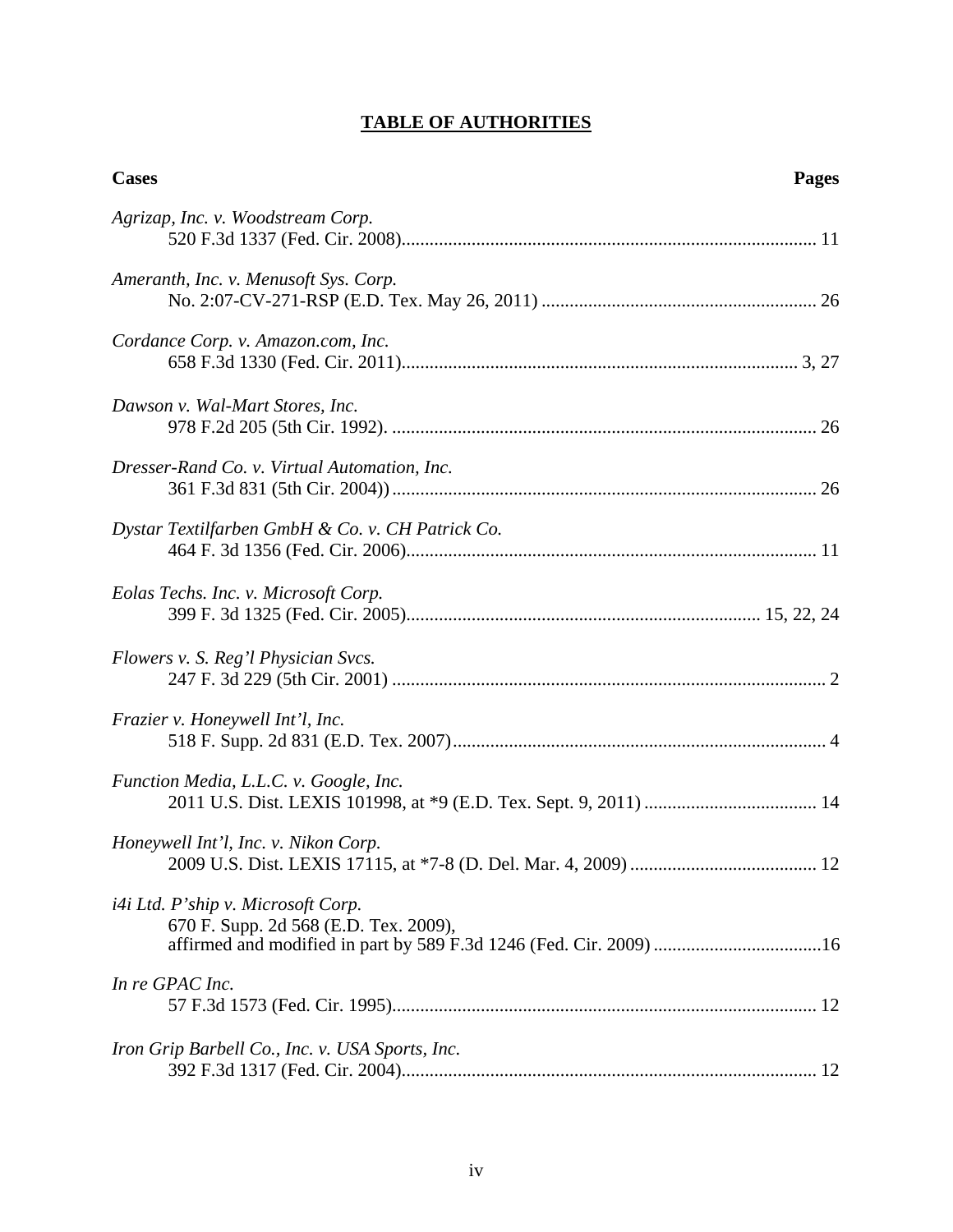| Koito Mfg. Co. v. Turn-Key-Tech, LLC            |  |
|-------------------------------------------------|--|
| Krippelz v. Ford Motor Co.                      |  |
| KSR Int'l Co. v. Teleflex Inc.                  |  |
| Kyocera Wireless Corp. v. ITC                   |  |
| Learmonth v. Sears, Roebuck & Co.               |  |
| Liner v. J.B. Talley $& Co.$                    |  |
| McCann v. Texas City Refining, Inc.             |  |
| Mirror Worlds, LLC v. Apple, Inc.               |  |
| Newell Cos., Inc. v. Kenney Mfg. Co.            |  |
| Northpoint Tech., Ltd. v. MDS Am., Inc.,        |  |
| Parklane Hosiery Co. v. Shore                   |  |
| Rothman v. Target Corp.                         |  |
| Schumer v. Lab. Computer Sys.                   |  |
| Sibley v. Lemaire                               |  |
| Smith v. Transworld Drilling Co.                |  |
| Spreadsheet Automation Corp. v. Microsoft Corp. |  |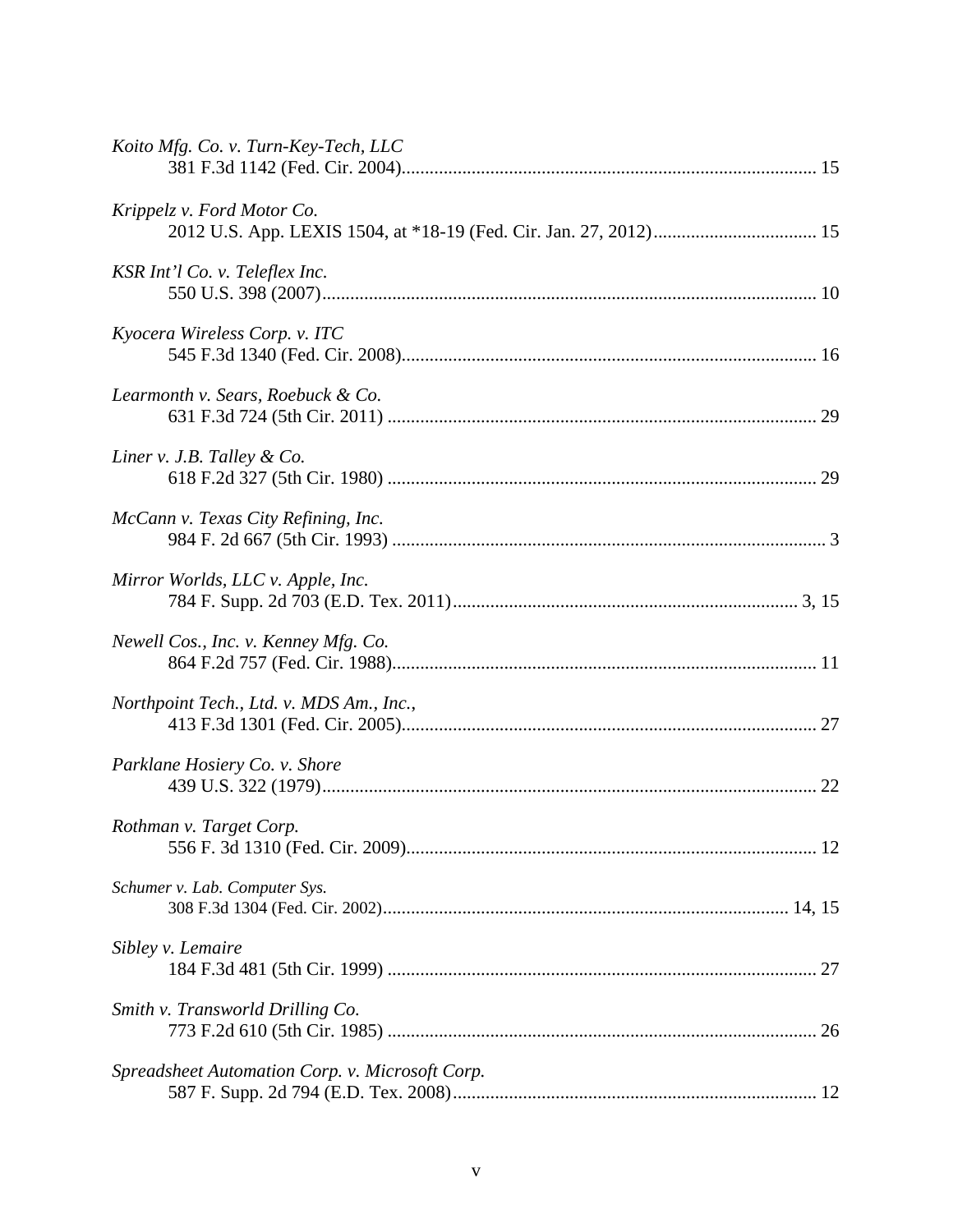| Wyers v. Master Lock Co.           |  |
|------------------------------------|--|
|                                    |  |
|                                    |  |
| z4 Techs., Inc. v. Microsoft Corp. |  |
|                                    |  |

# **Other Authorities**

| <i>Restatement (Third) of Law Governing Lawyers § 107 (2000);</i> |  |
|-------------------------------------------------------------------|--|
|                                                                   |  |

# **Rules**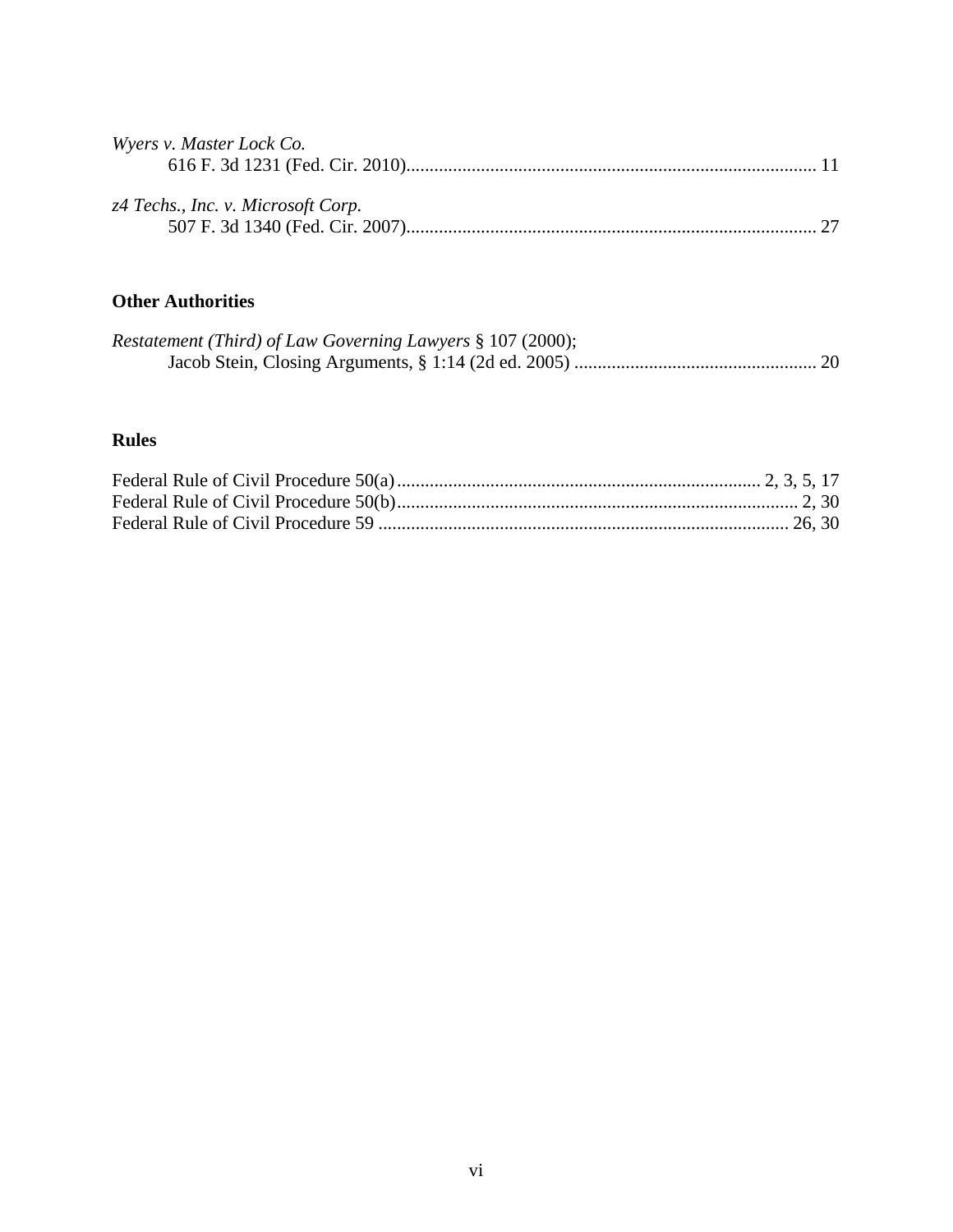### **INTRODUCTION**

 $\overline{a}$ 

After a focused invalidity trial, featuring persuasive testimony from credible witnesses and extensive prior art documentation, the jury rejected Plaintiffs' fantastic contention that Dr. Doyle and colleagues invented the "interactive web." *See* 2/6PM Tr. 92:15-17. In their postverdict motions, Plaintiffs do *not* question that the Court properly instructed the jury on the many invalidity grounds presented at trial. Plaintiffs' argument instead focuses on their fact-bound argument that "no reasonable juror" could have found invalidity under Section 102(a), (b), (g) *or* Section 103 based on the Viola prior art references, MediaView, *or* Mosaic and HTML+. Because substantial evidence supporting *any* invalidity ground supports the jury's general verdict, and because Defendants submitted overwhelming evidence on a host of invalidity grounds, Plaintiffs' motion falls short of the mark.

Indeed, Plaintiffs barely address two *independent* invalidity grounds: (1) obviousness based on MediaView with HTML+ and (2) obviousness based on Mosaic with HTML+.<sup>1</sup> Instead of addressing each invalidity ground supporting the verdict, Plaintiffs focus on Viola, crediting their own evidence while ignoring unfavorable evidence. While Viola was the subject of much testimony to establish that it qualified as invalidating prior art, MediaView and Mosaic were also at the heart of Defendants' invalidity case, and Plaintiffs' failure to address those invalidity grounds adequately is dispositive of its motion. In any event, as demonstrated below, there is ample evidence for a reasonable jury to find the asserted claims anticipated and obvious based on Viola.

Importantly, many of Plaintiffs' JMOL arguments were not presented pre-verdict and are thus waived. Regardless, none are sufficient to carry Plaintiffs' heavy burden of showing, for

**<sup>1</sup>** Because both MediaView/HTML and Mosaic/HTML are virtually ignored by Plaintiffs even though evidence of either of these references invalidates the disputed claims, they are addressed first below, followed by the overwhelming invalidating Viola evidence.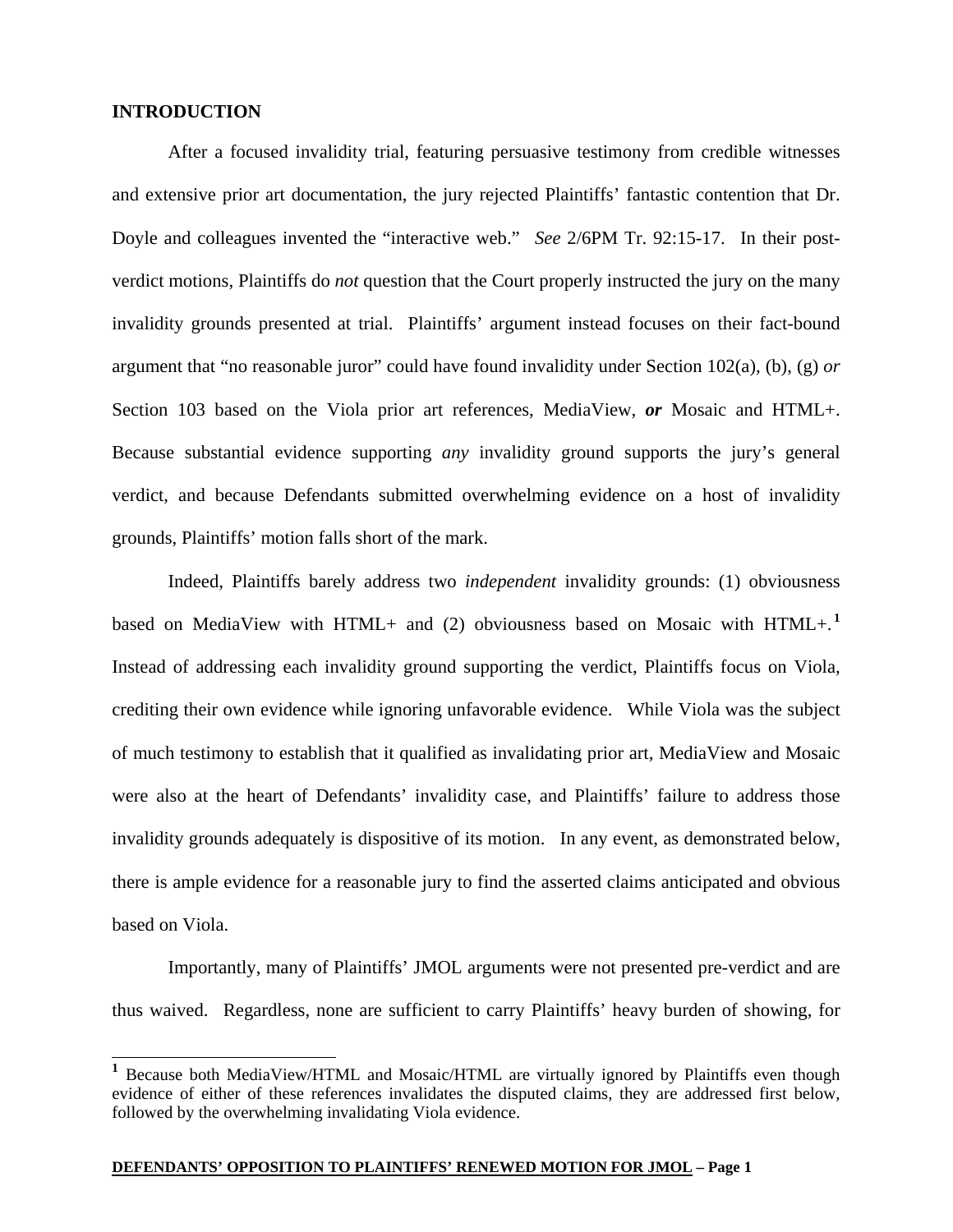*every* invalidity ground, why the evidence was insufficient to support the jury's verdict. Plaintiffs' attempt to overturn the jury verdict should be rejected.

Finally, Plaintiffs have not met their heavy burden to show why a new trial should be granted. Plaintiffs' speculation that the jury verdict was the result of the jury's belief that inventions should be "free of charge" to the public is unsupported by the record. Defendants' witnesses explained that their prior art contributions *were already in* the public domain, not that the Plaintiffs' inventions *should now be* dedicated to the public domain. To avoid any risk of juror confusion on this point, at the Plaintiffs' request, the Court instructed the jury that it should not "invalidate a patent merely because you believe the invention should be dedicated to the public." Defendants' counsel highlighted this instruction to the jury in closing argument. There simply is no reason to believe that the jury defied the Court's instruction. And there is no other reason to grant a retrial. Plaintiffs' Rule 59 motion should be denied.

# **RESPONSE TO PLAINTIFFS' STATEMENT OF ISSUES**

1. Whether JMOL should be granted where there was legally sufficient evidence supporting the jury's verdict that the asserted patent claims are invalid. (No.)

2. Whether a new trial should be granted where the jury's verdict is clear, supported by the great weight of the evidence, and without error. (No.)

## **ARGUMENT**

## **I. PLAINTIFFS' RENEWED REQUEST FOR JMOL SHOULD BE DENIED**

### **A. Plaintiffs' Motion Includes Grounds Not Preserved Under Rule 50(a)**

"If a party fails to move for judgment as a matter of law under Federal Rule of Civil Procedure 50(a) on an issue at the conclusion of all of the evidence, that party waives both its right to file a renewed post-verdict Rule 50(b) motion and also its right to challenge the sufficiency of the evidence on that issue on appeal." *Flowers v. S. Reg'l Physician Svcs., Inc.*,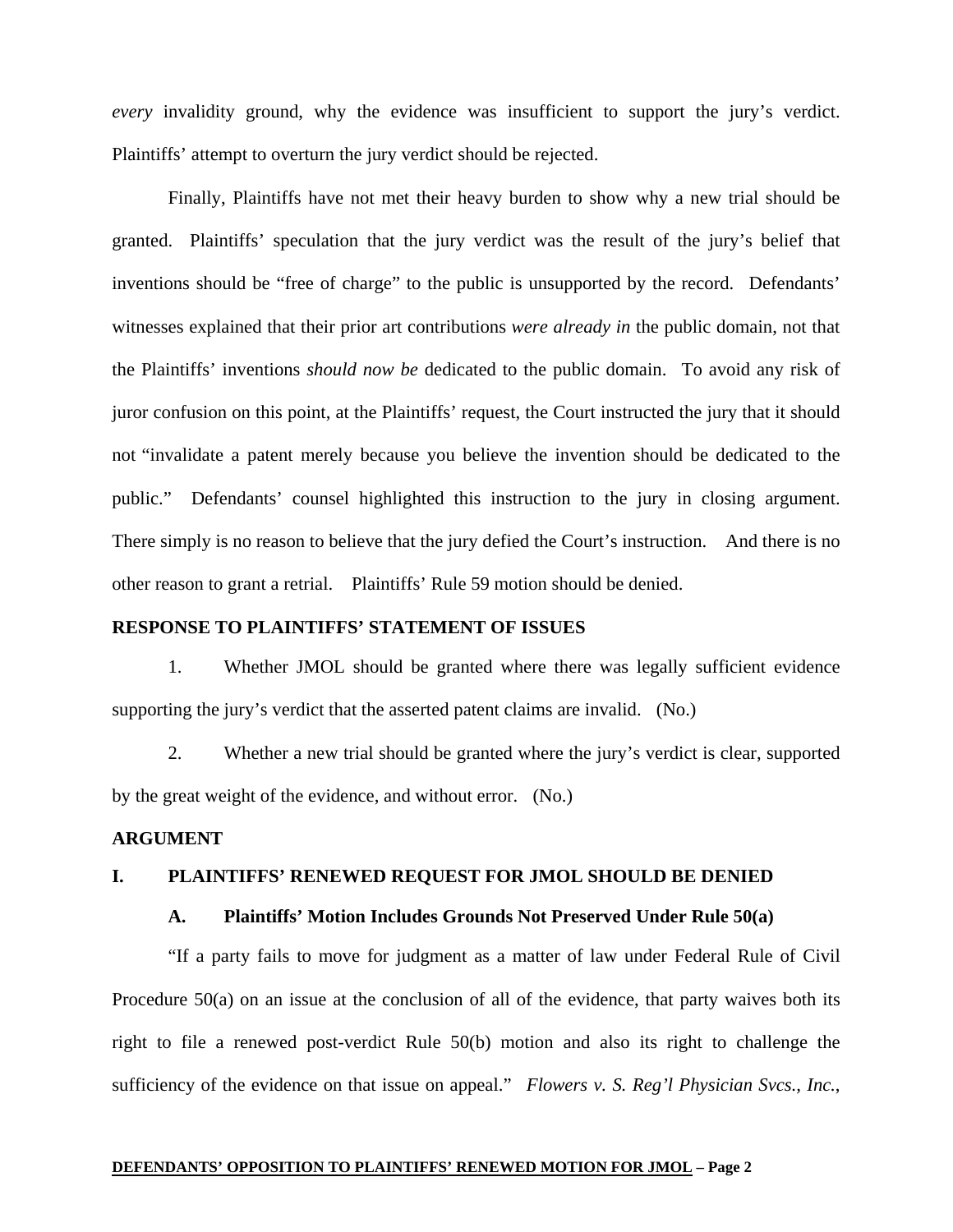247 F.3d 229, 238 (5th Cir. 2001).**<sup>2</sup>** Neither Plaintiffs' oral nor written motions under Rule 50(a) raised the sufficiency of evidence arguments that Plaintiffs now raise. Plaintiffs' oral motion alleged only a lack of evidence (corroboration) of the public use of Viola under §§ 102(a)-(g). It failed to identify any grounds *whatsoever* for the other prior art Defendants presented at trial. 2/8AM Tr. 137:19-155:14. Nor are Plaintiffs' newly-raised grounds found in their written Rule 50(a) motion, such as the alleged insufficiency of claim elements they now allege are missing in MediaView. Dkt. No. 1338. Indeed, that motion contained only conclusory allegations of insufficiency that lumped Defendants' invalidity defenses together in an undifferentiated fashion. Dkt. No. 1343 at 3, 7. All it contained as regards to MediaView is that *every* prior art reference failed to disclose *every* element and could not be combined. *Id.* 

The prerequisite of a pre-verdict JMOL would be an empty letter if that kind of "cover the waterfront" boilerplate were sufficient. Plaintiffs' pre-verdict motion certainly failed to provide notice of the particular evidentiary deficiencies now being alleged post-verdict.

# **B. Legal Standard: JMOL Must Be Denied If There Is Sufficient Evidence To Support Any One Theory of Invalidity**

"Judgment as a matter of law is only appropriate when 'a reasonable jury would not have *a* legally sufficient evidentiary basis to find for the party on that issue.'" *E.g.*, *Mirror Worlds,*  784 F. Supp. 2d at 710 (quoting Fed. R. Civ. P. 50(a)).**<sup>3</sup>** "A general jury verdict of invalidity should be upheld if there was sufficient evidence to support any of the alternative theories of invalidity." *Cordance Corp. v. Amazon.com, Inc.*, 658 F.3d 1330, 1339 (Fed. Cir. 2011). "The jury's verdict is afforded great deference, and a post-judgment motion for judgment as a matter

 $\overline{\phantom{a}}$ 

<sup>&</sup>lt;sup>2</sup> Noncompliance is permitted only when the court and parties are alerted to the grounds on which the moving party contends the evidence is insufficient. *See, e.g.*, *McCann v. Texas City Refining, Inc.*, 984 F.2d 667, 671-72 (5th Cir. 1993). A Rule 50(a) motion must "put the opposing party on notice of the moving party's position as to the insufficiency of the evidence." *Mirror Worlds, LLC v. Apple, Inc.,* 784 F. Supp. 2d 703, 711 (E.D. Tex. 2011).

**<sup>3</sup>** All emphasis supplied except where noted otherwise.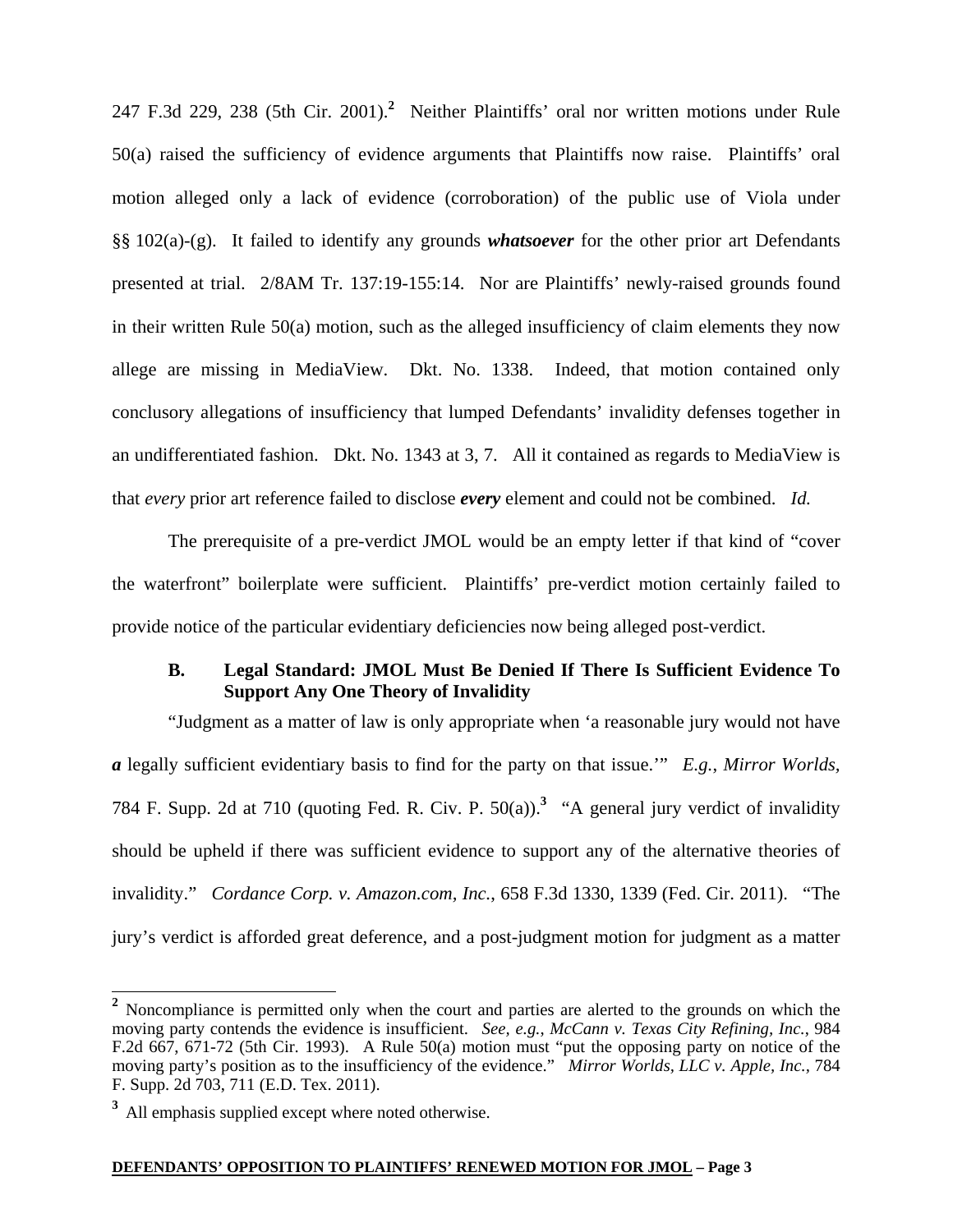of law should be granted only when 'the facts and inferences point so strongly in favor of the movant that a rational jury could not reach a contrary verdict.'" *Frazier v. Honeywell Int'l, Inc.*, 518 F. Supp. 2d 831, 835 (E.D. Tex. 2007) (Davis, J.) (citations omitted).

# **C. There Is Substantial Evidence For A Reasonable Jury To Conclude The Patents Are Obvious Based On MediaView**

At trial, Defendants featured MediaView in their invalidity case by using the inventor of MediaView, Dr. Richard Phillips, as their technical expert. *See, e.g.*, 2/8AM Tr. 75:4-12, 37:6- 38:2. Dr. Phillips' explanation **<sup>4</sup>** of why MediaView invalidates the patents-in-suit was supported by Mr. Daniel Sadowski, who witnessed MediaView in public use, as well as several articles published by and about Dr. Phillips in 1990-93, the source code for MediaView, a video demonstration of MediaView created in 1993 (JDX 121, which is itself prior art), and other prior art demonstrations. *See, e.g.*, 2/8AM Tr. 29:18-30:5, 31:22-34:18, 37:6-38:2, 43:22-24, 62:19- 78:20, 123:9-17, 124:4-7 (Dr. Phillips, testifying about MediaView); 2/7PM Tr. 183:9-184:21, 185:17-19 (Mr. Sadowski, describing conference where MediaView was demonstrated and distributed on CD); JDX 5, 6, 7, 145, 210, 269 (1990-92 publications detailing MediaView); JDX 121 (1993 video demonstration and audio voiceover describing operation of MediaView); JDX 184 (1992 distributed CD containing software and MediaView source code); DDEM 139- 179 [Ex. 1] (Dr. Phillips' presentation to jury, including limitation-by-limitation analysis and excerpting evidence relating to MediaView). The MediaView prior art was never considered by the Patent Office. *See, e.g.*, 2/8AM Tr. 67:6-8, 122:23-123:17; 2/8PM Tr. 89:10-18.

Despite this wealth of evidence, Plaintiffs' motion largely ignores MediaView, spending little more than a page on it. But the MediaView record is overpowering. Dr. Phillips went through an element-by-element claim analysis at a source-code level showing why the claims

### **DEFENDANTS' OPPOSITION TO PLAINTIFFS' RENEWED MOTION FOR JMOL – Page 4**

 $\overline{\phantom{a}}$ 

**<sup>4</sup>** Plaintiffs incorrectly estimated the time that Dr. Phillips testified. The record reflects that Dr. Phillips testified for an entire morning session of 2/8/12 on invalidity, including his analysis of MediaView, Viola, Mosaic, and HTML+.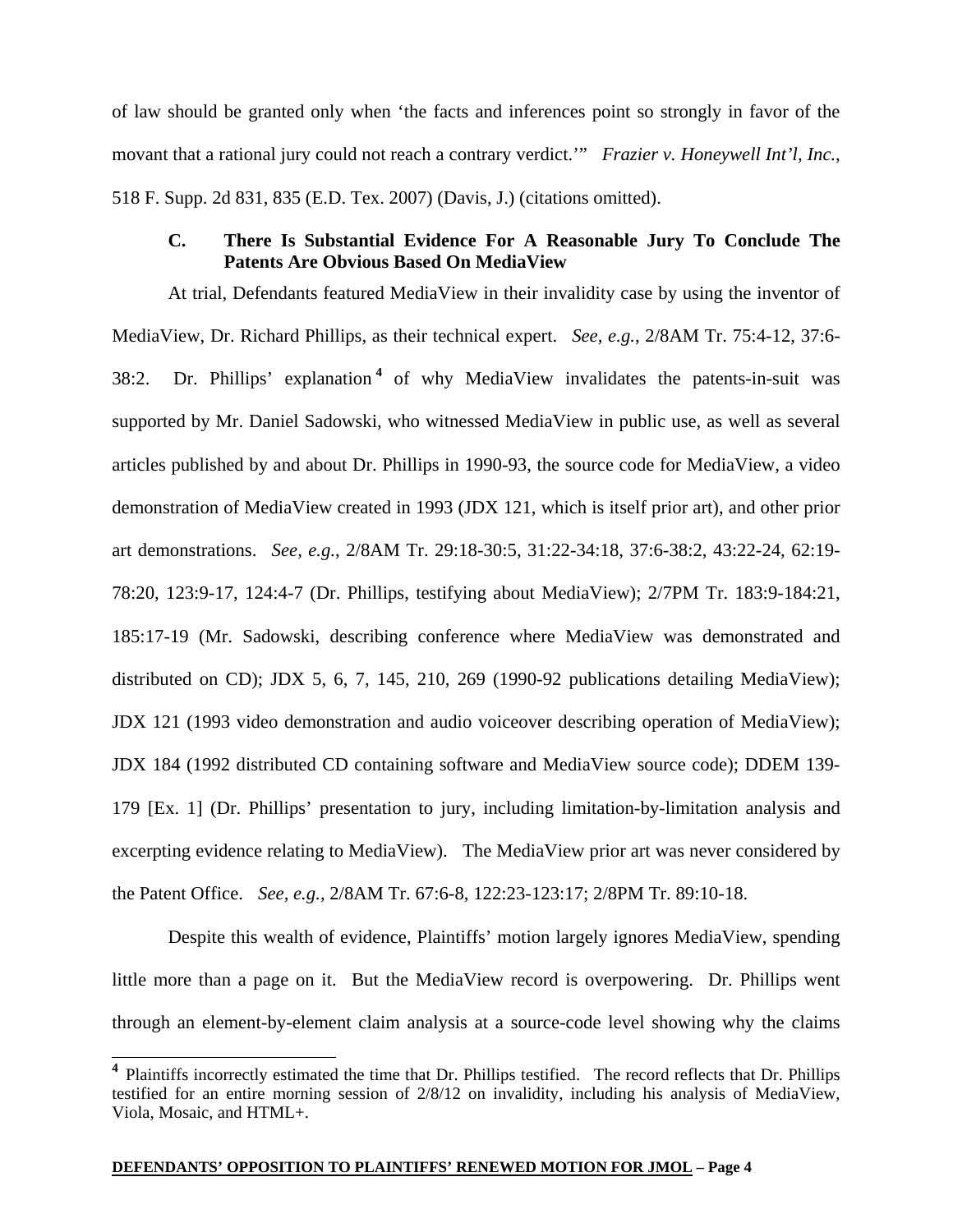were invalid. 2/8AM Tr. 31:15-21, 62:19-78:20; DDEM 139-179 [Ex. 1]. He provided three examples of MediaView using his 1993 video, which itself is prior art and evidences the elements of each of the claims, including automatically embedding interactive content into a browser window, and simultaneously described how he did so in the voice recording. 2/8AM Tr. 31:25-34:18; JDX 121. This is supported by the MediaView source code used in the prior art video. It is further supported by extensive testimony from those skilled in the art who testified that embedding interactive objects was known and obvious. *See, e.g.*, 2/6PM Tr. 186:4-188:8, 192:13-195:6 (Bina); 2/7AM Tr. 57:25-58:22 (Berners-Lee); *id.* at 110:18-111:6 (Raggett); 2/8AM Tr. 37:6-38:2 (Phillips).

In the face of this extensive evidence, Plaintiffs narrowly focus on two complaints regarding Dr. Phillips' testimony that they ignored at trial and again in their Rule 50(a) motions (and thus waived as explained above). Dkt. No. 1338 at 7; 2/8AM Tr. 155:6-14; 2/8PM Tr. 54:12-59:8. First, Plaintiffs vaguely assert that MediaView is "missing multiple limitations" because Dr. Phillips allegedly never explained "how" MediaView satisfies the "embed text format" and "type information" elements. Mot. at 19-20. But Plaintiffs concede that Dr. Phillips did explain that MediaView provides an "embed text format" using the "ViewCell" example and satisfies the "type information" limitation using the "TIFF button" example. *Id.* at 20 (citing 2/8AM Tr. 69:24-70:14, 71:1-73:21). Instead, the motion raises four "how" questions for which Dr. Phillips allegedly "offered no explanation." *Id.* at 20.

Dr. Phillips explained how MediaView satisfied each limitation by identifying the "ViewCell" and "TIFF button" code (among other examples) and by showing actual demonstrations in the prior art video. 2/8AM Tr. 31:22-34:18, 62:19-78:20 (Dr. Phillips, showing excerpts from and discussing JDX 121 (video) and 184 (code)); *see also* DDEM 139- 179 [Ex. 1]. The MediaView source code and articles—all of which Dr. Phillips expressly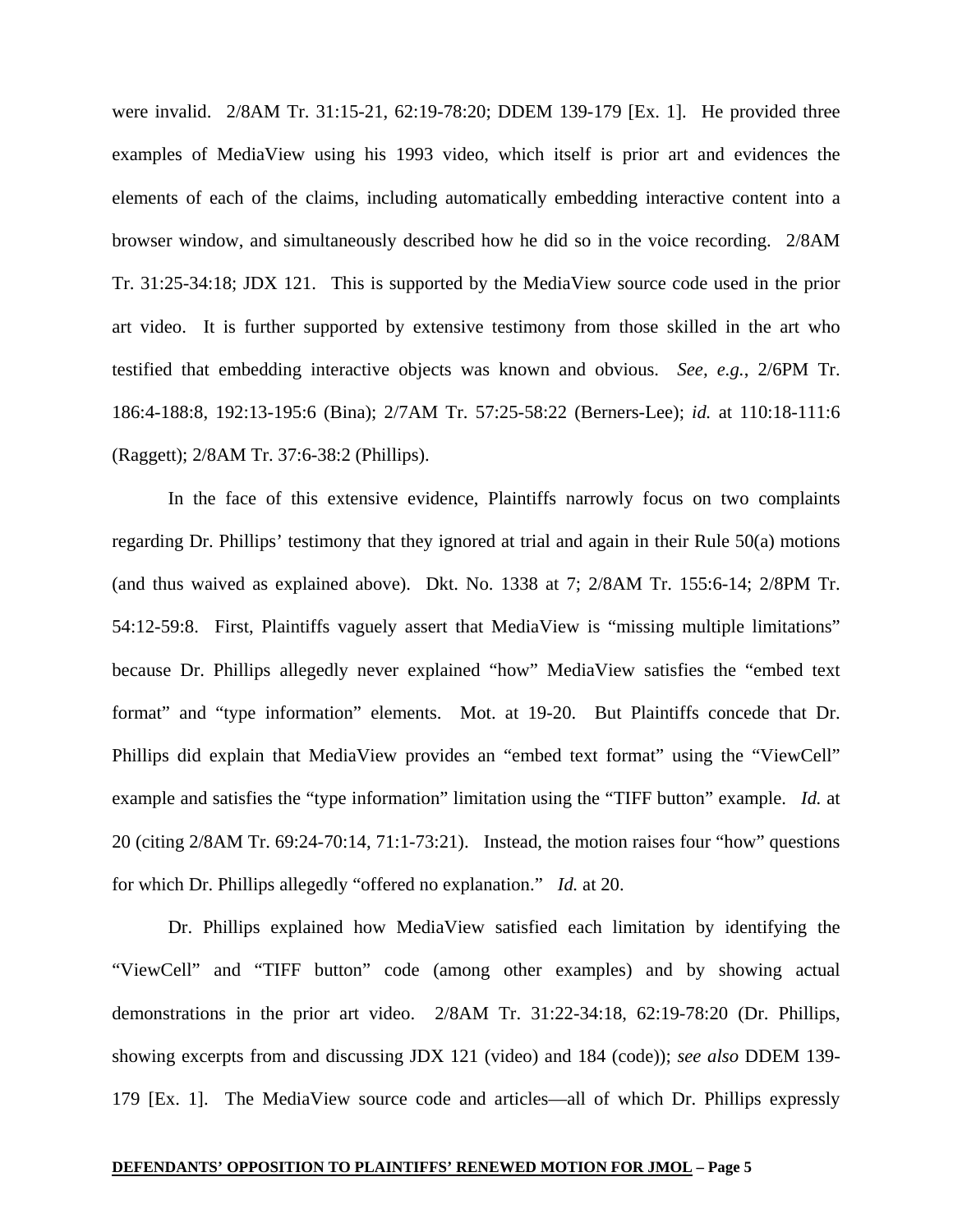referenced, quoted from, and explained to the jury—provide further explanation of how MediaView operated, including the four questions raised in Plaintiffs' brief. *See, e.g.*, JDX 5, 6, 7, 145, 210, 269. The video demonstration, on top of the source code description, conclusively answers any reasonable question about whether there is substantial evidence to support the verdict:

- (1) "the 'ViewCell' embed text format specifies the location of at least a portion of an object"—*see, e.g.*, 2/8AM Tr. 70:4-11 ("And what we're seeing here is the word view cell. . . . It's the embed text format."); JDX 5 at 7 (explaining how "View Cell . . . implements the methods needed for . . . writing/reading multimedia components to and from files"); JDX 7 at 3-4 & fig. 3 (same); 2/8AM Tr. 71:1-14 (explaining how fig. 4 of JDX 5 is a "perfect example" of how the "specifying the location of the object" limitation is satisfied and "talks about" how "object data" is "read in" and "displayed graphically"); JDX 5 at 5  $\&$  fig. 4 (describing how "MediaView builds the animation dynamically" by specifying the location of data contained in various external "\*.obj" and "\*.anm" files); 2/8AM Tr. 70:12-25 (describing how limitation is disclosed in JDX 7 and explaining that "view cell" "incorporate[s] an embedded entity anywhere in a line" by "keep[ing] track of every single position . . . where an embedded entity is stored").
- (2) "the 'TIFF button' type information is used to identify and locate executable applications"—*see, e.g.*, 2/8AM Tr. 71:15-25, 72:1-15 (explaining how "TIFF button is in this case the type information that MediaView uses" and that JDX 5 discloses how that "links to an external program, which is called Mathematica"); JDX 5 at 3 (explaining how Mathematica is an example of an executable application that MediaView can identify and locate); JDX 184 (source code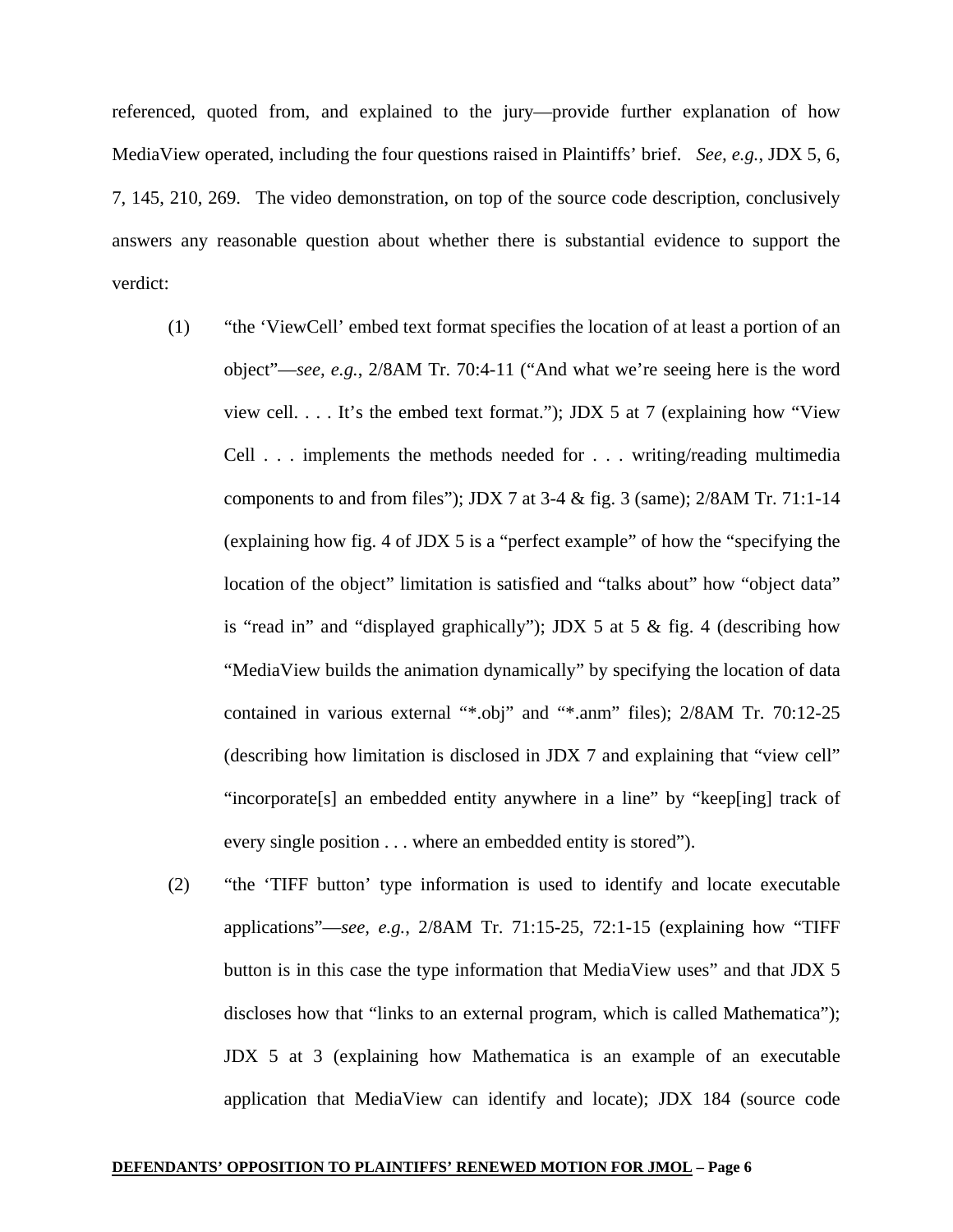containing "tiffButton" code for Mathematica example); DDEM 161, 162, 174 [Ex. 1] (excerpting code containing tiffButton and article discussing Mathematica example).

- (3) "the 'TIFF button' type information is associated with objects"—*see, e.g.*, 2/8AM Tr. at 71:15-25 (explaining that "TIFF button is in this case the type information that MediaView uses for that embed text format [ViewCell]"); JDX 7 at 7 (explaining how in MediaView "Button" type information may be associated with the "ability to play a sound, display an image, (primary and alternate), and the specification of an action method"); JDX 5 at 5 (explaining example where "MediaView's image-based animation tool operates on a temporally ordered set of tagged image-file format (TIFF) files"); JDX 121 (video demonstration showing animations (objects) created from TIFF files);
- (4) "MediaView invokes an executable application in response to the identifying of the "ViewCell" embed text format"—*see, e.g.*, 2/8AM Tr. 72:1-15 (explaining that JDX 5 discloses example of how MediaView "links to" external executable application); JDX 5 at 3 ("[A]pplications [] communicate easily through programmable ports, which is how MediaView talks to the Mathematica application."); JDX 7 at 3-4 & fig. 3 (explaining how ViewCell "implements the methods needed for . . . writing/reading multimedia components to and from files"); DDEM 162 [Ex. 1] (excerpting JDX 5).

Plaintiffs question in a footnote Dr. Phillips' examples for the "identif[ying] and locat [ing] an executable application external to the file" and "automatically invok[ing] the executable application" limitations. Mot. at 20 n.8. Plaintiffs do not contest, however, that the "3-dimensional Dataset Viewer" (what Plaintiffs term "3D line viewer") example demonstrated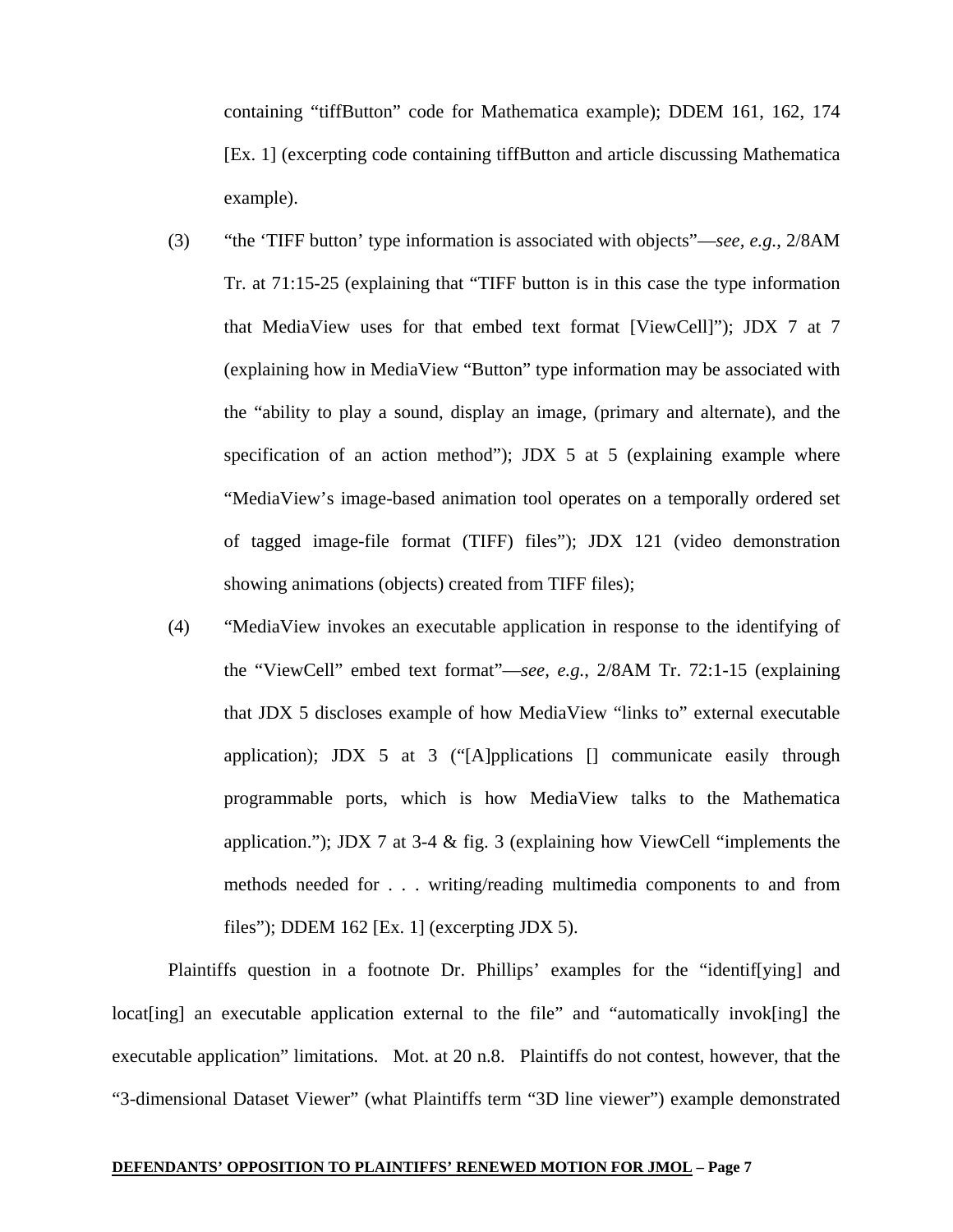MediaView's capability to "automatically invoke" that executable application. 2/8AM Tr. 72:16-73:21 (discussing JDX 6 as example that discloses automatically invoking by describing a "3-dimensional Dataset Viewer" that "dynamically loads [] information" where the "user doesn't have to start anything up"); DDEM 164 [Ex. 1] (excerpting JDX 6); JDX 6 at 5, fig. 3 (describing "three-dimensional view" "custom component" that can be "dynamically loaded when it is first referenced"). Nor do Plaintiffs contest that the "Mathematica" or "live equation" example demonstrated MediaView's ability to identify and locate those executable application which are "external to the file." 2/8AM Tr. 72:1-15 (explaining how JDX 5 discloses an example of how MediaView "links to an *external* program, which is called Mathematica"); DDEM 162 [Ex. 1] (excerpting JDX 5); JDX 5 (describing communication with external Mathematica application). Dr. Phillips provided other uncontested evidence that MediaView satisfied these limitations. *See, e.g.*, 2/8AM Tr. 72:16-73:21 (explaining how MediaView can "cause [executable applications] to play themselves or push their own buttons," "which means automatic invocation"); DDEM 163 [Ex. 1] (excerpting JDX 7); JDX 7 (discussing how MediaView allows "multimedia components" to "play themselves or push their own buttons"); JDX 5 at 3-7 (discussing how MediaView can load external files); JDX 121 (video demonstrations).

Moreover, these limitations need only have been obvious in light of the prior art. The two examples Dr. Phillips discussed, combined with the other testimony, source code, videos, articles, and evidence cited above, certainly confirm that it would have been obvious to combine features from one MediaView application with another using common sense, and that in all events MediaView was capable of performing both limitations simultaneously. *See, e.g.*, 2/8AM Tr. 37:25-38:2.

In any event, Plaintiffs' mere questioning of Dr. Phillips' explanations is insufficient to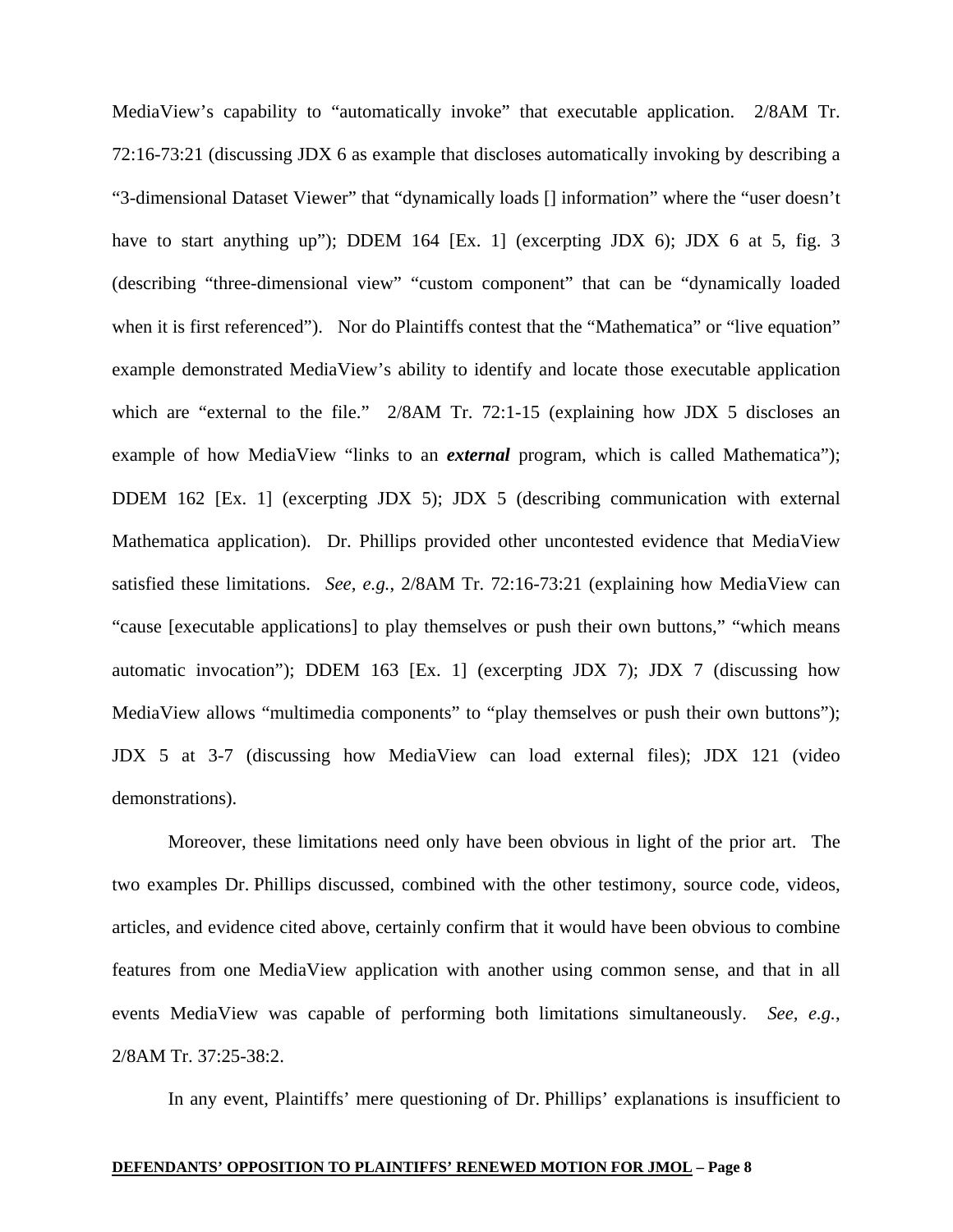carry their heavy burden. There is no requirement that Dr. Phillips must recursively explain "how" each component and sub-component part works after he has pinpointed specific examples in both the prior art source code and articles and shown video demonstrations. Even if Plaintiffs' "how" questions were relevant, Plaintiffs could have questioned Dr. Phillips about them, but did not. Nor did they present contrary evidence from their own expert. *See* 2/8PM Tr. 54:12-59:8.

Plaintiffs' second argument concerns the combination of MediaView with either hyperlinks or the CERN web browser to satisfy the "HTML tags" limitation. Eolas's attack rests entirely on Dr. Phillips' statement that he never personally combined MediaView with the CERN browser. But whether references that are proven obvious to combine were ever actually combined by the expert cannot be, as Plaintiffs assert, "the most relevant and powerful" evidence of obviousness, Mot. at 20, as that would eviscerate the very concept of obviousness. If they had actually been combined into a single reference, that would establish anticipation.

Moreover, Plaintiffs do not contest the overpowering evidence that this combination was indeed obvious, including in particular Dr. Phillips' 1991 publication in which he expressly states that it was "*most obvious*" to implement "hyperlinking" in MediaView, which would necessarily involve HTML (*i.e.*, hypertext markup language) tags. JDX 7 ("The most obvious and most important enhancement is a hyperlinking capability."). Dr. Phillips repeatedly directed the jury to this article and read aloud and explained its significance:

> Q. . . . Now, would using HTML tags have been obvious, based on an article that you wrote about MediaView in 1991?

> A. Yes. I point out that the most obvious enhancement to MediaView when I first wrote it is to add a hyperlinking capability, which would involve HTML tags.

*See* 2/8AM Tr. 74:17-75:12; DDEM 144 [Ex. 1], 173 (excerpting JDX 7); *see also* 2/8AM Tr. 35:13-38:2, 75:4-12 (explaining how combining MediaView with CERN web browser that used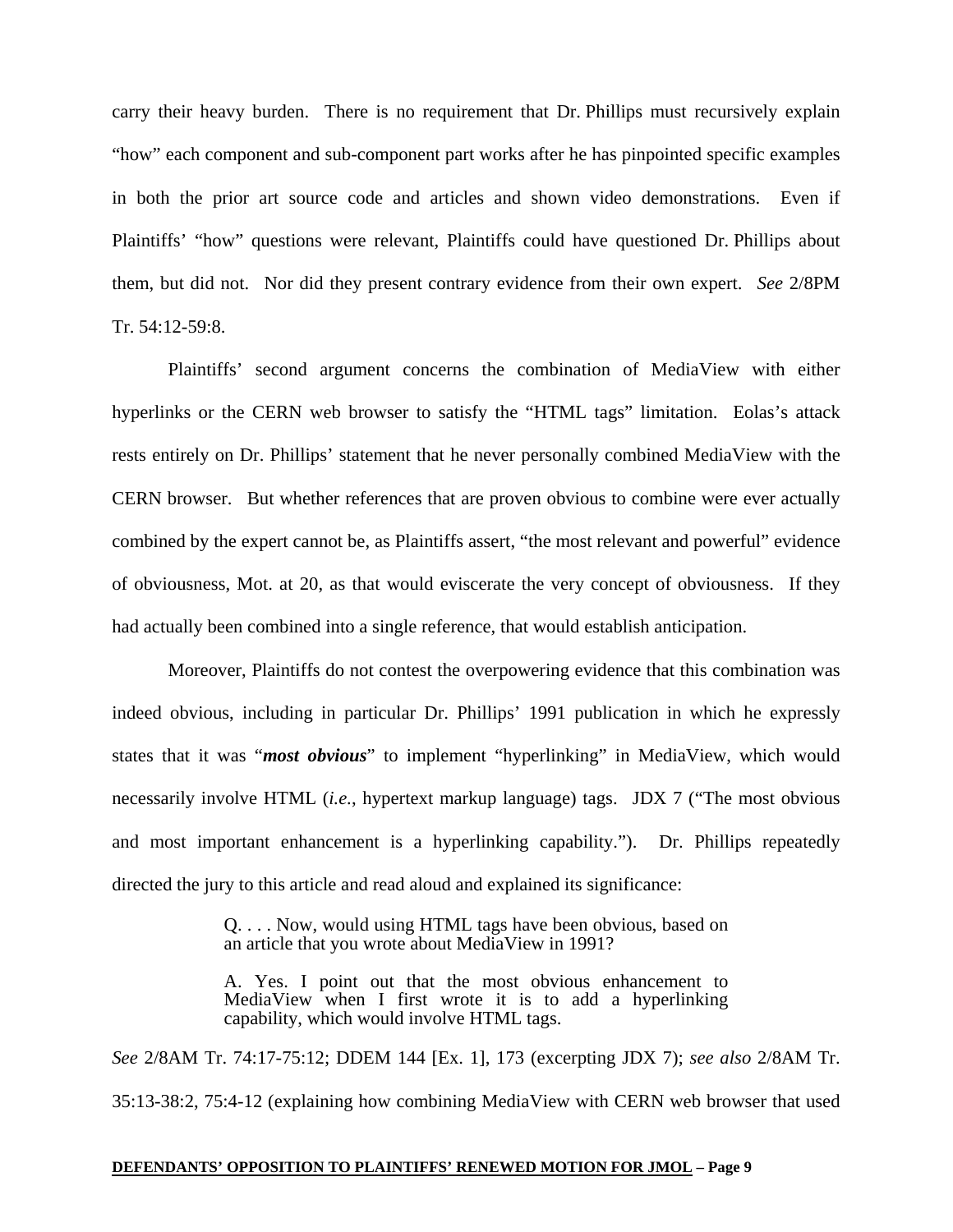HTML to achieve "full HTML capability" would have been obvious and trivial). Thus, there is ample evidence of a teaching and motivation to combine MediaView with a web browser (what Plaintiffs call the "highly relevant TSM test," Mot. at 21**<sup>5</sup>** ).

# **D. There Is Substantial Evidence For A Reasonable Jury To Conclude The Patents Are Obvious In Light Of Mosaic and HTML+**

At trial, Defendants presented testimony from the co-inventor of Mosaic, Eric Bina, as well as the inventor of HTML+, Dave Raggett, to establish that Mosaic combined with HTML+ renders the claims-in-suit obvious. Their testimony established that using a web browser like Mosaic to view embedded interactive objects was already known and obvious. *See, e.g.*, 2/6PM Tr. 177:14-16, 186:4-188:8, 192:13-195:6 (Bina); 2/7AM Tr. 97:13-15, 110:18-111:6 (Raggett); *see also* 2/7AM Tr. 57:25-58:22 (Berners-Lee). Yet, Plaintiffs' motion myopically focuses on Viola and fails to address the obviousness evidence based on Mosaic in combination with HTML+, except for a single sentence buried in a footnote. Mot. at 18 n.7. That footnote concedes, however, that Dr. Phillips testified that it would have been obvious to combine Mosaic with HTML+. *Id.*; *see* 2/8AM Tr. 35:13-38:2. Dr. Phillips' opinion is supported by Mr. Bina's testimony that he wrote more than 98% of the Mosaic source code and that his Mosaic code already anticipated embedding interactive content directly into web pages. 2/6PM Tr. 192:22- 195:6. JDX 79A (Bina's Mosaic code with interactive map code and mpeg video code),2-1:19- 203:19 JDX 79B (Bina's interactive jot signature code), 207:12-211:24, JDZ 271 (same Mosaic interactive map, mpeg and jot code that Plaintiffs submitted to Patent Office.). Moreover, before Eolas even alleges conception, Dr. Raggett himself had already proposed an EMBED tag in his HTML+ specification that was substantively identical to the EMBED tag that appears in

 $\overline{a}$ 

**<sup>5</sup>** Contrary to Plaintiffs' suggestion, the Supreme Court has rejected the so-called "TSM test." *KSR Int'l Co. v. Teleflex Inc.*, 550 U.S. 398, 414-16 (2007). The Court "must ask whether the improvement is more than the predictable use of prior art elements according to their established functions." *Id.* at 417; *see id.* at 421 (obviousness may be proved through common sense or "merely by showing that the combination of elements was 'obvious to try'").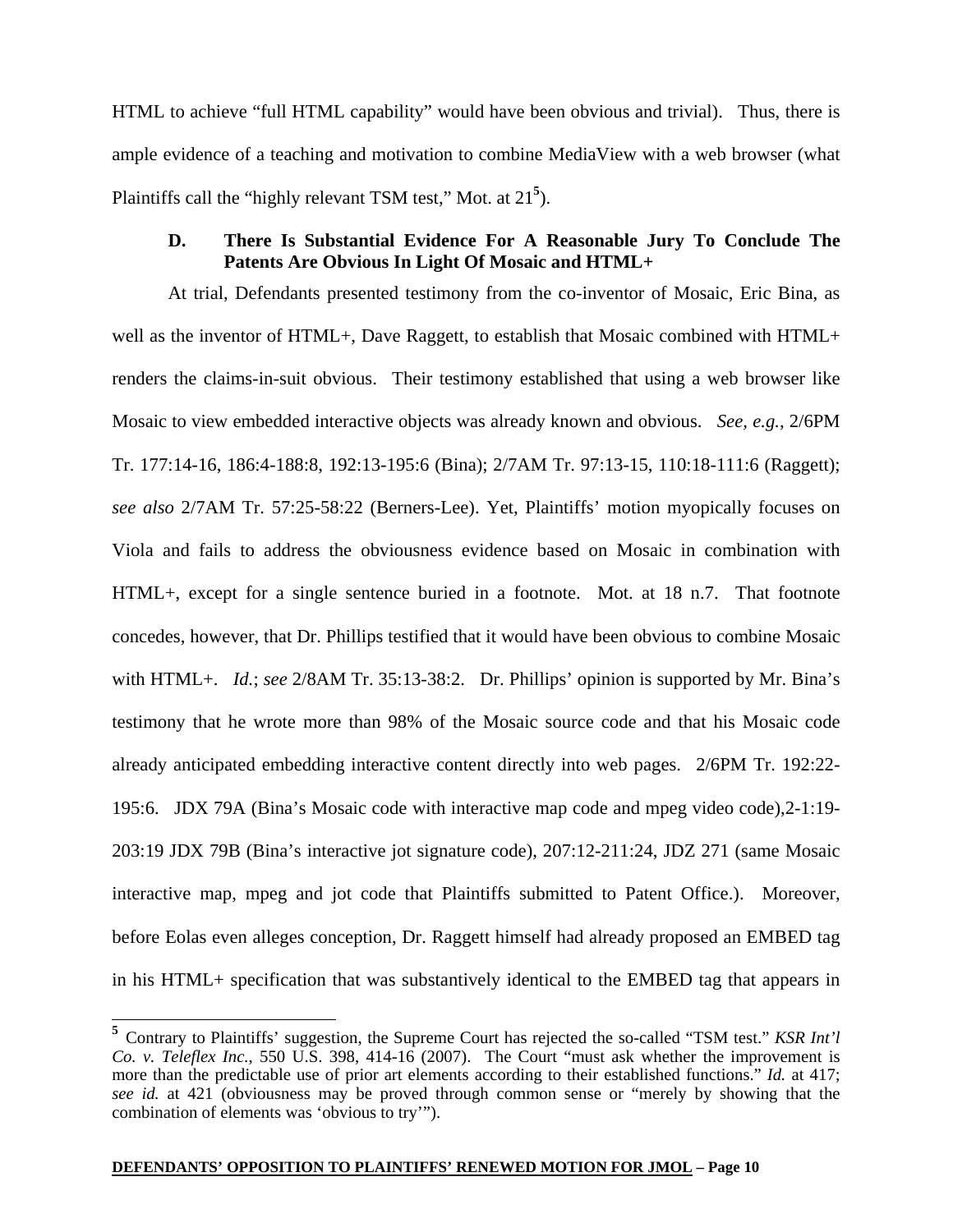Plaintiffs' patents. *See* 2/7AM Tr. at 100:16-21, 105:7-11. Mr. Raggett's proposal filled any gap between the cited Mosaic prior art and the claims-in-suit. *See, e.g.*, *id.* at 97:13-15, 103:23- 104:1, 105:7-10; JDX 119, 42, 35, 152; PX 3. That is, where Plaintiffs' alleged invention was simply a modification of Mosaic to read a custom tag denoted "EMBED," the jury could understand for itself using common sense that Dr. Raggett's earlier HTML+ already disclosed this same purported invention, an "EMBED" tag. This uncontested evidence supports the verdict that the patents are obvious in light of Mosaic, either alone or in combination with HTML+.

# **E. Plaintiffs' Secondary Considerations Showing Provides No Basis For JMOL**

Plaintiffs' motion re-hashes its weak secondary considerations showing in an attempt to overcome Defendants' invalidity showing. **<sup>6</sup>** Plaintiffs imply that the mere presence of secondary indicia can "preclude<sup>[]</sup> any finding of obviousness." Mot. at 2. To the contrary, "secondary considerations of nonobviousness . . . cannot overcome a strong prima facie case of obviousness." *Wyers v. Master Lock Co.*, 616 F.3d 1231, 1246 (Fed. Cir. 2010); *see, e.g.*, *Agrizap, Inc. v. Woodstream Corp.*, 520 F.3d 1337, 1344 (Fed. Cir. 2008) ("Even when we presume the jury found that the objective evidence of nonobviousness favored Agrizap, this evidence is insufficient to overcome the overwhelming strength of Woodstream's prima facie case of obviousness."); *Dystar Textilfarben GmbH & Co. v. C.H. Patrick Co.*, 464 F.3d 1356, 1371 (Fed. Cir. 2006) ("The presence of certain secondary considerations of nonobviousness are insufficient as a matter of law to overcome our conclusion."); *Newell Cos., Inc. v. Kenney Mfg. Co.*, 864 F.2d 757, 768 (Fed. Cir. 1988) (secondary considerations "do not control the

 $\overline{\phantom{a}}$ 

<sup>&</sup>lt;sup>6</sup> It is improper for Plaintiffs to attempt to rely on unadmitted material (for example, Plaintiffs' brief cites a non-admitted PTO Gazette reference, Mot. at 22 n.9) or newly re-characterize the admitted evidence (for example, the brief tries to re-cast the testimony of the prior artists and fact witnesses as evidence of "failure of others," *id.,* which was plainly incorrect. 2/6PM Tr. 204:16-208:24).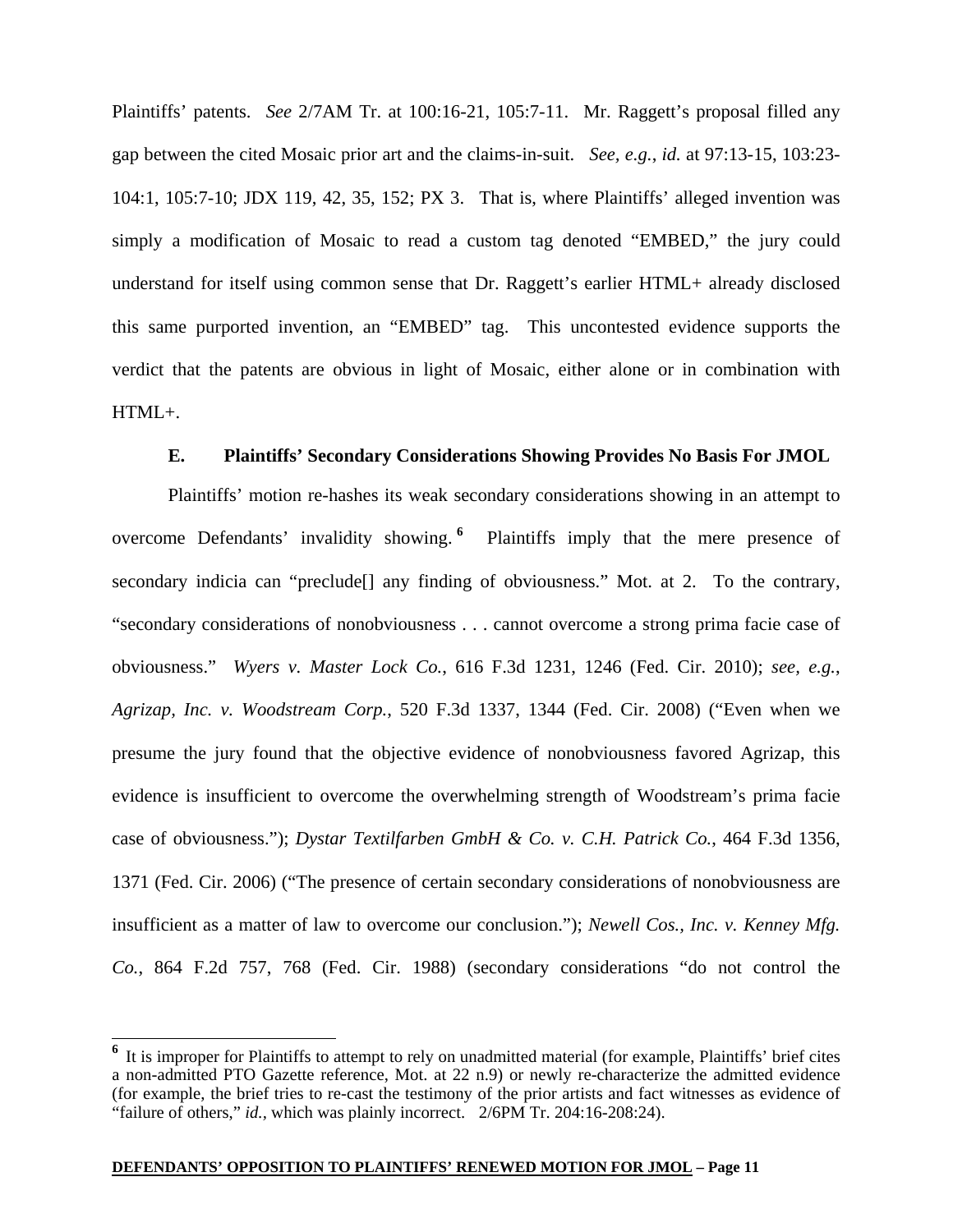obviousness conclusion").**<sup>7</sup>**

Plaintiffs assert that the Court abused its discretion by excluding settlement agreements. But the Court rightly exercised its discretion because the unfair prejudice that would arise from admitting compromise settlements far outweighed any possible probative value in the specific context of this case and would have created collateral disputes concerning each such settlement. 2/8PM Tr. 15:13-22; *see* Fed. R. Evid. 403; *Honeywell Int'l, Inc. v. Nikon Corp.*, No. 04-1337- JJF, 2009 U.S. Dist. LEXIS 17115, at \*7-8 (D. Del. Mar. 4, 2009) (affirming exclusion of settlements as evidence of commercial success). Settlements may indicate, for example, a party's unwillingness to incur litigation risk and costs, rather than acquiescence to patent validity. *See Spreadsheet Automation Corp. v. Microsoft Corp.*, 587 F. Supp. 2d 794, 800 (E.D. Tex. 2007) ("Many considerations other than the value of the improvements patented may induce payment in such [settlements]. The avoidance of risk and expense of litigation will always be a potential motive for a settlement." (citations omitted)). Indeed, the settlements contain explicit language noting that the parties did not affirm the validity of the patents-in-suit. *See, e.g*., Dkt. No. 1273 at 2. Nor have Plaintiffs established a nexus between those settlements and the asserted claims. *Iron Grip Barbell Co., Inc. v. USA Sports, Inc.*, 392 F.3d 1317, 1324 (Fed. Cir. 2004); *see also In re GPAC Inc.*, 57 F.3d 1573, 1580 (Fed. Cir. 1995) ("Because . . . GPAC did not establish *which claim(s)* of the patent the licensing program incorporates, GPAC has not shown that licensing of Natale's invention arose out of recognition and acceptance of the subject matter claimed in the '111 patent.").

Admission of the settlements also would have invited collateral mini-trials on the merits

 $\overline{a}$ **<sup>7</sup>** Plaintiffs' citations also hold the opposite of their contention. *See* Mot. at 18 (citing *Rothman v. Target Corp.*, 556 F.3d 1310, 1321-22 (Fed. Cir. 2009) ("[T]his court must presume that the jury adequately weighed this factual evidence and found it insufficient to support a finding of validity. Indeed, a strong prima facie obviousness showing may stand even in the face of considerable evidence of secondary considerations.").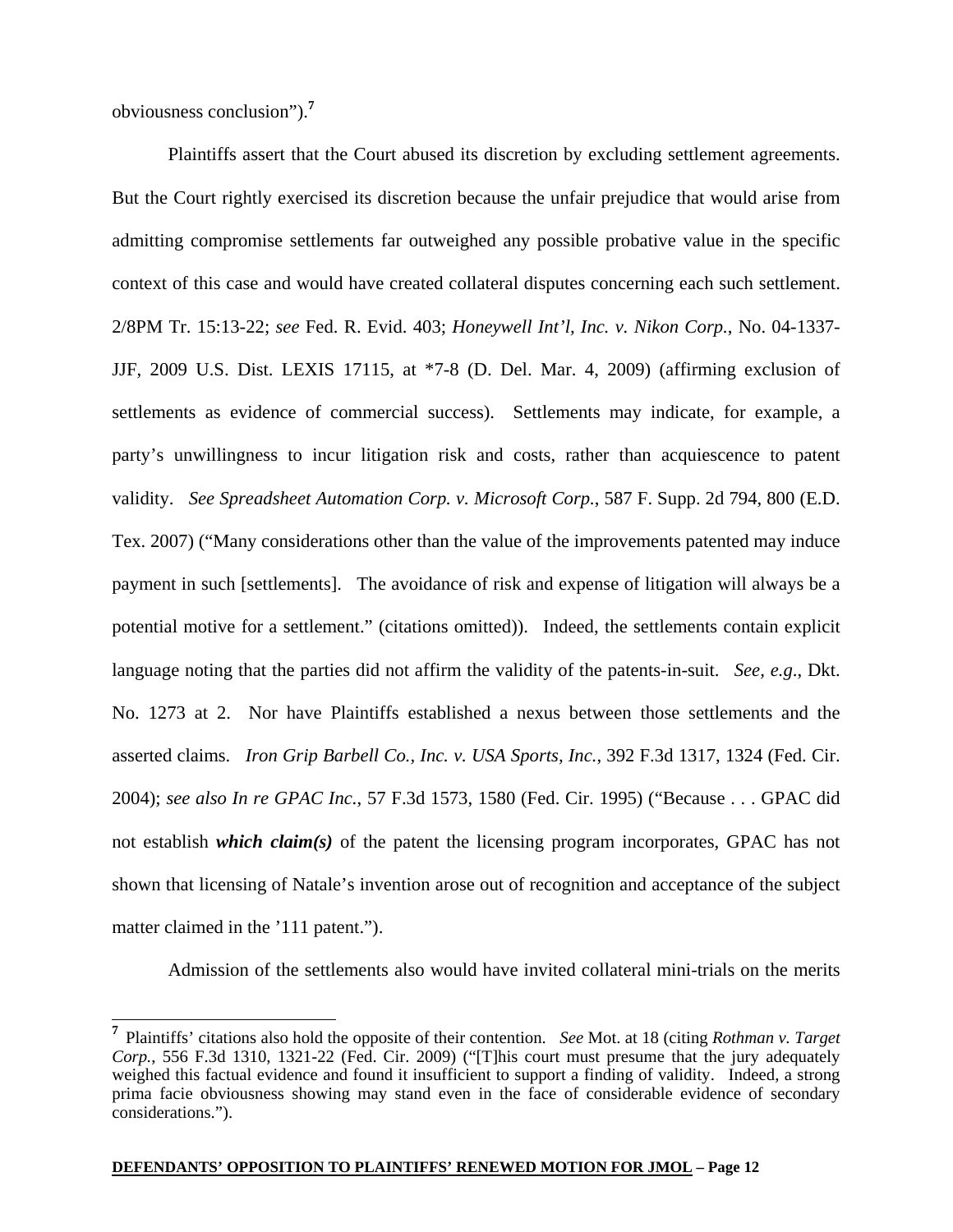of each of the settled infringement claims, and on the differences between the accused products of Defendants and those of the settling parties. Such admission also would have suggested that settling defendants were acknowledging the validity of the patents when there is no reason to believe they were. Plaintiffs' unsupported assertion that the "only prejudicial effect" "was to suggest that the claims were valid" is therefore incorrect.**<sup>8</sup>** The Court correctly exercised its discretion to exclude the litigation settlements.

# **F. Plaintiffs' Arguments Regarding Viola Are Incorrect and Irrelevant**

### **1. There Is Substantial Evidence For A Reasonable Jury To Find The Patents Anticipated By Viola**

There is substantial evidence that Viola anticipates the asserted claims. This includes the limitation-by-limitation analysis of Dr. Phillips. *See, e.g.,* 2/8AM Tr. at 29:3-29:17, 30:6- 17-40:2, 42:18-62:18, 67:9-11, 78:2-24, 123:3-8, 127:16-25; DDEM 138 [Ex. 2]. It also includes the testimony of Messrs. Tim Berners-Lee, Eric Bina, David Raggett, Karl Jacob, and Scott Silvey, in addition to the creator of Viola himself, Mr. Pei Wei, all of whom confirmed that Viola disclosed the claimed inventions before September 7, 1993 (Plaintiffs' unsubstantiated and uncorroborated alleged date of conception), October 16, 1993 (one year before the patent filing date), and October 17, 1994 (Plaintiffs' priority date proved at trial, based on evidence that the earliest proof of conception was its patent application<sup>9</sup>). *See, e.g.*, 2/6PM Tr. 197:8-202:8 (Bina, recalling elements of Viola demonstrated at July 1993 WWW Wizards Conference

 $\overline{\phantom{a}}$ 

**<sup>8</sup>** As explained in Defendants' Motion *in Limine*, the settlements were also properly excluded because Plaintiffs repeatedly denied Defendants' attempts to obtain discovery needed to test the comparability of these licenses—that is, to test the nexus requirement. *See* Dkt. No. 1189 at 4-6. And as explained at oral argument, admission of the settlements would be inconsistent with several of the motions *in limine* and stipulations that Plaintiffs themselves sought and obtained. *See* 2/8PM Tr. at 7:9-9:22.

<sup>&</sup>lt;sup>9</sup> The record shows the claimed inventions were not conceived in September 1993 and therefore deserved at the earliest an October 17, 1994 priority date. Indeed, it would have been legal error for the jury to have accepted Plaintiffs' priority claim. *See, e.g.*, PX 21 (notebook page relied upon for conception date); 2/6PM Tr. 161-162 (Doyle, inventor admitting PX 21 is missing "embed text format," "browser," "hypermedia documents," user interaction, embedded interactive objects, and other limitations); 2/8AM Tr. 40-42 (Dr. Phillips, opining that notebook fails to evidence conception of at least "embed text format," "browser," "hypermedia documents," "type information" and "automatically invoke").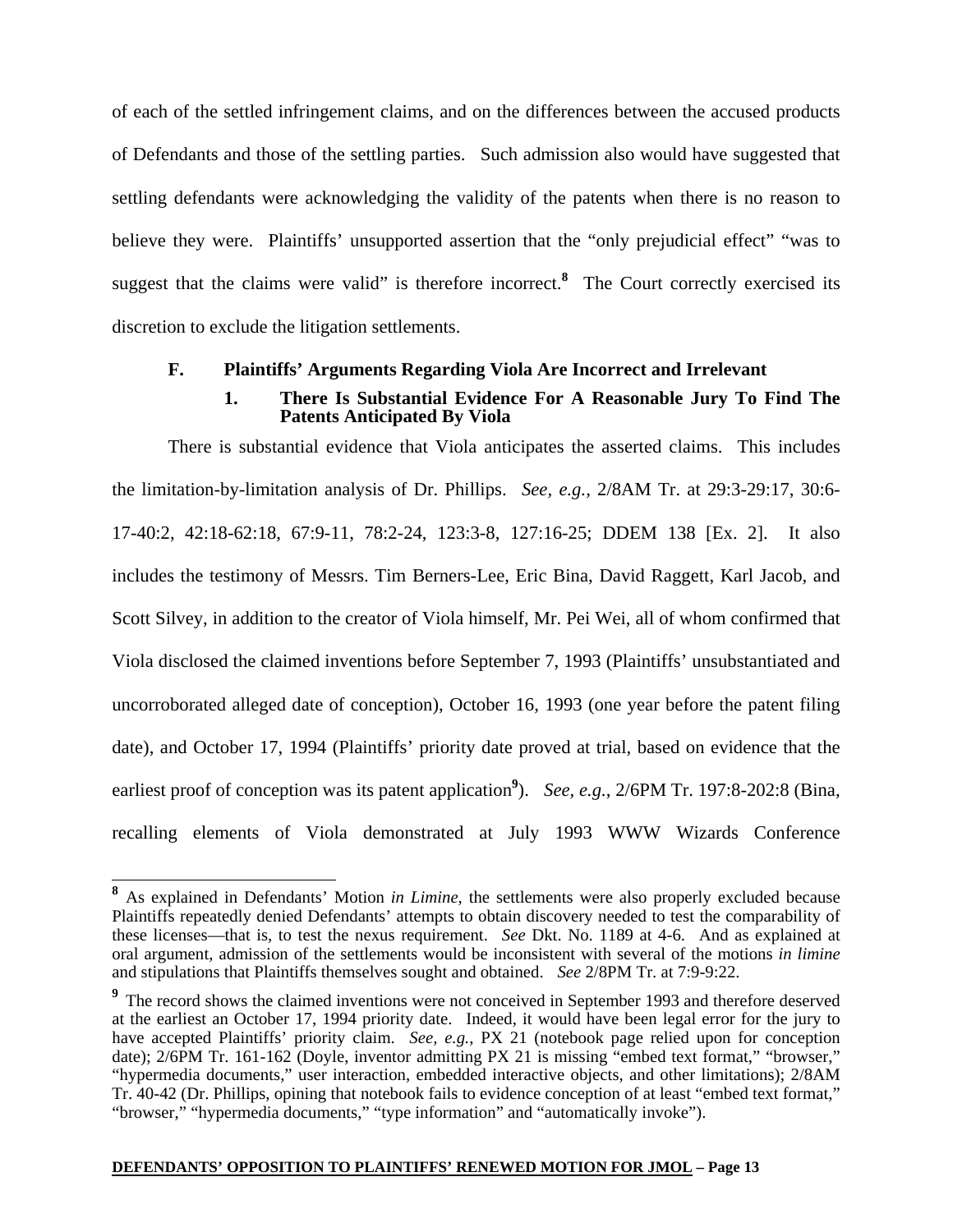("WWWWC")); 2/7AM Tr. 55:4-58:2 (Berners-Lee, discussing demo at WWWWC); *id.* at 110:18-111:9, 116:10-117:4 (Raggett, discussing same); 2/7PM Tr. 7:16-25:4 (Silvey, recalling May 7, 1993 demo to Sun, May 7, 1993 demo to Usenix, and July 1993 demo at WWWWC); *id.* at 71:1-75:13, 78:8-80:5, 85:19-86:12 (Wei, describing publication of Viola source code to others by FTP and various demos); *id.* at 174:1-177:21 (Jacob, recalling May 7, 1993 demo).

It also included the source code admitted into evidence, including that authenticated by Mr. Silvey and Mr. Wei. *See, e.g.*, JDX, 272 (Oct. 16, 1993 Viola code), 274 (May 12, 1993 Viola and May 7, 1993 Vplot code), 276 (July 30, 1992 Viola code), 290 (Oct. 16, 1993 Viola code), 291 (May 7, 1993 Vplot code), 292 (May 12, 93 Viola code), 293 (Aug. 12, 1993 Vplot code), 295 (May 27, 1993 Viola code); 2/7PM Tr. 27:21-32:9, 69:22-70:25 (Silvey and Wei, authenticating code). Other documents corroborate that Viola invalidated every element of the claims at issue: emails between Mr. Wei and the named inventor of the patents, Dr. Doyle, *see, e.g.*, JDX 58, 61, 234, and 235; emails between Mr. Wei and others in the industry, including the father of the World Wide Web and inventor of HTML, Mr. Berners-Lee, *see, e.g.*, JDX 10; and articles and other documents about Viola, *see, e.g.*, JDX 16, 30, 56, 57, 95, 237, 258.

Ignoring the overwhelming weight of this evidence, Plaintiffs focus narrowly on Dr. Phillips' testimony, incorrectly suggesting that only an expert can provide testimony relevant to anticipation or obviousness. Mot. at 5; *see* Part I.C *supra* (citing cases). Plaintiffs' citation, *Function Media*, states the uncontroversial proposition that such testimony may be necessary for certain complex issues. It does not suggest that the fact-finder should discount the great weight of evidence beyond expert testimony. Indeed, in that case this Court upheld the jury's verdict of invalidity based on expert testimony "*together with other evidence in the record*." *Function Media, L.L.C. v. Google, Inc.,* No. 2:07-CV-279, 2011 U.S. Dist. LEXIS 101998, at \*9 (E.D. Tex. Sept. 9, 2011). Even more unavailing is *Schumer*, which simply notes what testimony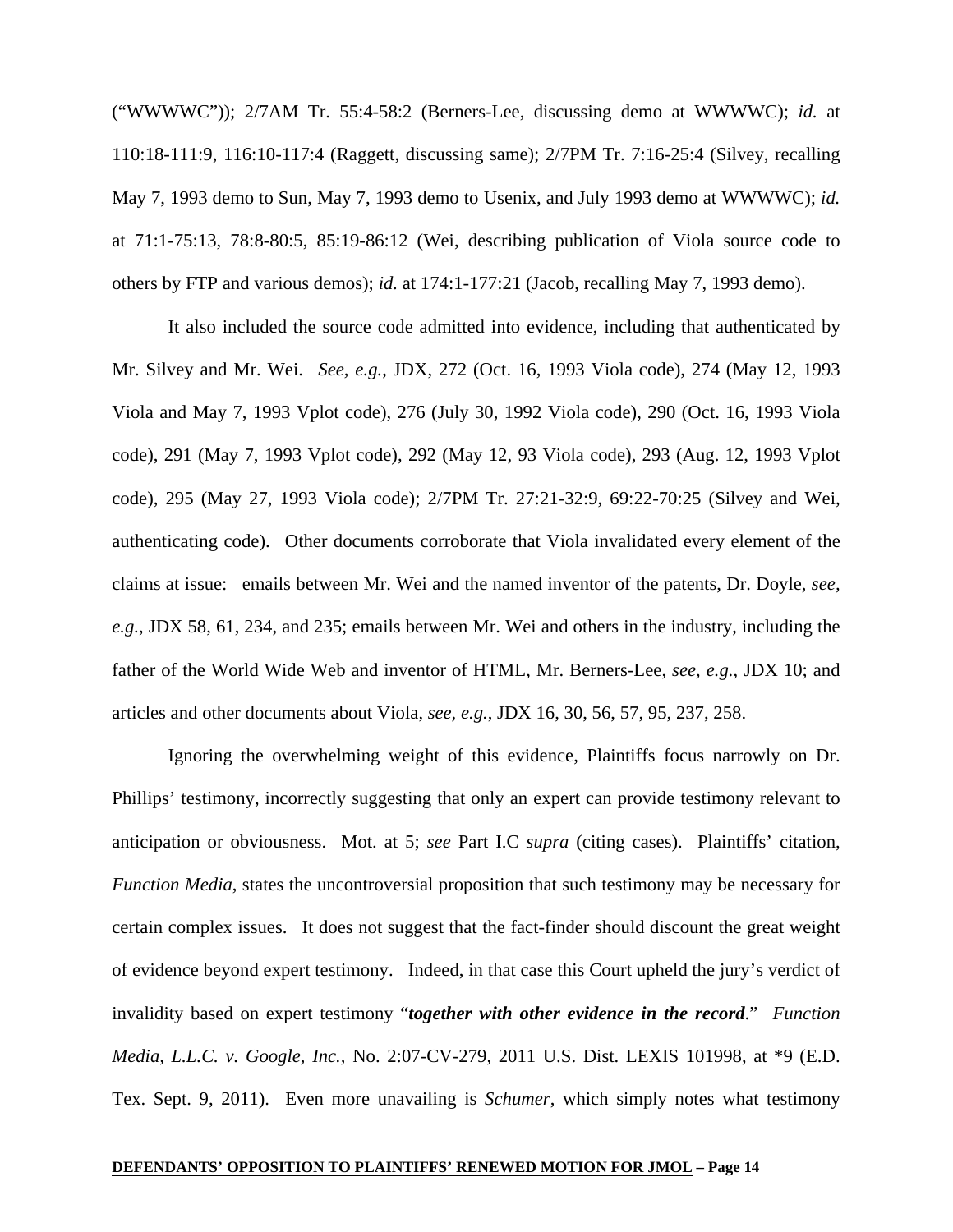experts "typically" provide.**<sup>10</sup>**

Accordingly, Plaintiffs' assertion that those skilled in the art at the relevant time "could not speak to" the prior art references but instead testified "regarding other technology," Mot. at 1, misstates the purposes and nature of that testimony. The testimony of the creator of Viola and other persons of skill in the art who witnessed it in operation, together with the other admitted evidence including source code, correspondence, and articles, all support the verdict. Contrary to Plaintiffs' complaint that "no witness had explained these exhibits to the jury," *id.* at 3, the above citations demonstrate that is precisely what the fact witnesses did. In any event, Dr. Phillips' element-by-element analysis of Viola was more than sufficient to support a finding of anticipation. *See, e.g.,* 2/8AM Tr. 29:3-29:17, 30:6-40:2, 42:18-62:18, 67:9-11, 78:2-24, 123:3- 8, 127:16-25; DDEM 138 [Ex. 2].

# **2. The Record Supports A Finding That Viola Is A Single Reference**

Plaintiffs first contend that Dr. Phillips' limitation-by-limitation analysis was inadequate because, "as a matter of law, distinct versions of the Viola code that had been modified over time could not constitute a single reference for anticipation purposes." Mot. at 1-2, 5-6.**<sup>11</sup>** But in Plaintiffs' case against Microsoft the Federal Circuit rejected a similar attempt to treat different versions of Viola separately. *Eolas Techs. Inc. v. Microsoft Corp.*, 399 F.3d 1325, 1333-34

 $\overline{a}$ **<sup>10</sup>** On summary judgment, the court had to render its decision solely on the basis of an expert declaration, where it was "not [the court's] task" to attempt to interpret the expert's testimony. *Schumer v. Lab. Computer Sys.*, 308 F.3d 1304, 1316 (Fed. Cir. 2002). That is, of course not the record here. The other cases cited by Plaintiffs are likewise inapposite. *See* Mot. at 5 (citing *Koito Mfg. Co. v. Turn-Key-Tech, LLC,* 381 F.3d 1142, 1151 (Fed. Cir. 2004) (party had "merely submitted that reference into evidence and made no specific mention of it at trial," which is not the case here where Defendants offered fact and expert testimony, and also noting that other references not evaluated by district court could support finding of invalidity); *Krippelz v. Ford Motor Co.*, 667 F.3d 1261, 1268-69 (Fed. Cir. 2012) (finding expert testimony insufficient to raise issue regarding whether a prior art reference anticipates and therefore reversing denial of JMOL of invalidity, which is the opposite of what Plaintiffs seek here); *Mirror Worlds,* 784 F. Supp. 2d at 710-11 (granting defendant's JMOL on non-infringement and addressing expert testimony in the context of doctrine of equivalence only, and denying JMOL on invalidity).

**<sup>11</sup>** Even if correct, distinct versions of Viola Code still render the patents anticipated and obvious.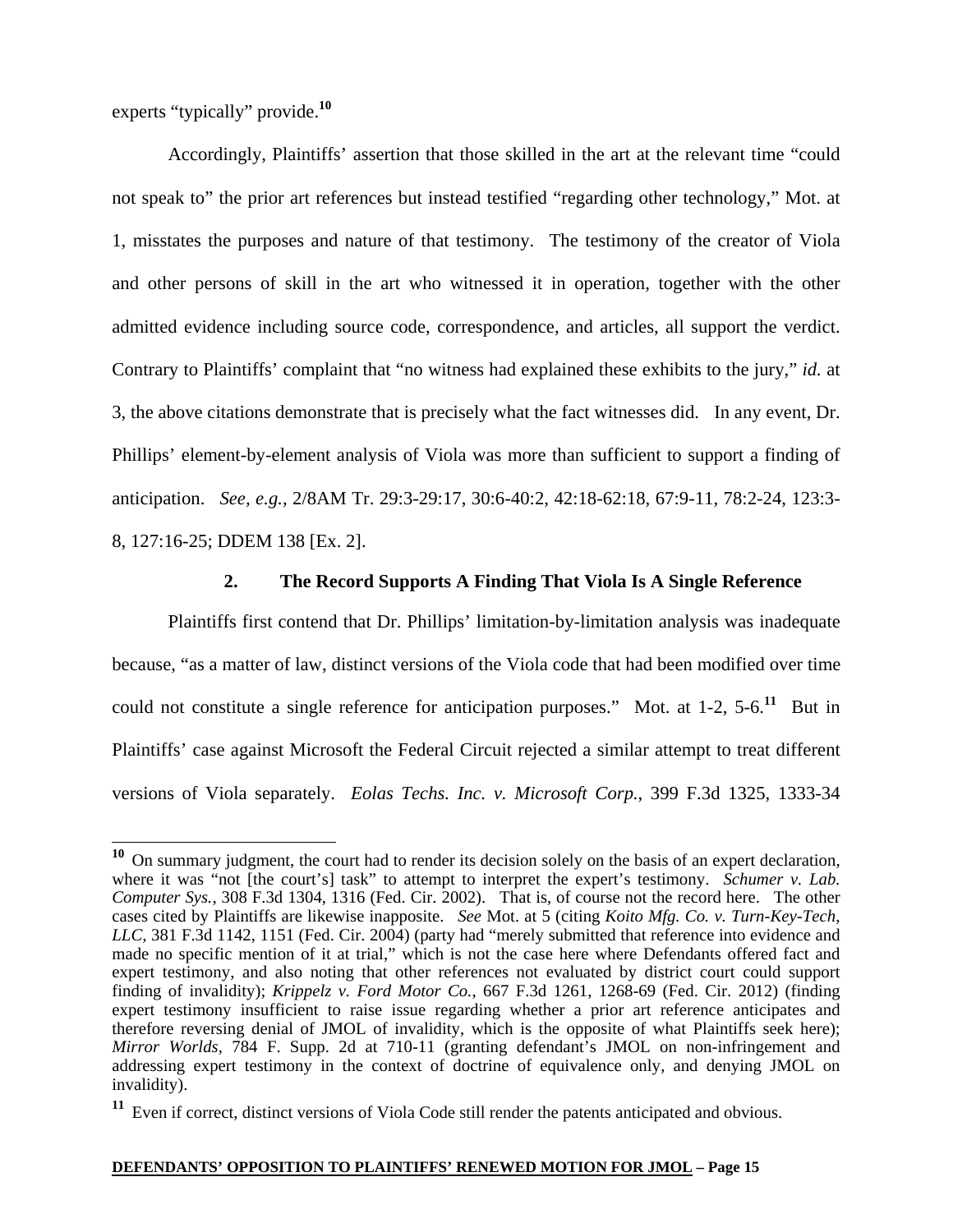(Fed. Cir. 2005) (code version is "not an entirely new invention"). Moreover, the cases Plaintiffs cite provide no support for Plaintiffs' proposition; indeed, one case Plaintiffs cite, *i4i*, supports the opposite. In that case the parties presented conflicting testimony concerning a computer program, "Rita," and for purposes of judging the sufficiency of that evidence the Court properly "assum[ed] the amalgam of Rita references were a single prior art reference . . . ." *i4i Ltd. P'ship v. Microsoft Corp.*, 670 F. Supp. 2d 568, 586-87 (E.D. Tex. 2009). Likewise, the *Kyocera* case found different specifications to constitute multiple references only where "*[t]he record evidence suggests* that the GSM standard is not a single reference" because the specifications "were authored by different subsets of authors at different times." *Kyocera Wireless Corp. v. ITC*, 545 F.3d 1340, 1351 (Fed. Cir. 2008).

Viola is distinguishable. There is ample evidence that confirms it was developed by the same individual over a continuous period such that the jury could conclude that it was a single reference. *See, e.g.*, 2/8AM Tr. 38:3-40:2 (Phillips, opining one of ordinary skill at the time would consider Viola a single reference and that it would be obvious to use different applications and code bases from the different releases together).

Regardless, Plaintiffs' assertion that Dr. Phillips failed to consider the Viola code bases "one at a time on their own merit" is false. Mot. at 7.**<sup>12</sup>** For example, as noted above, there was substantial evidence for the jury to conclude that the earliest priority date for the patents was not until October 17, 1994. Accordingly, a single version of Viola—Alpha, packaged and dated October 16, 1993—anticipated and rendered obvious all of the elements of the asserted claims under  $\S$  $\S$  102(a), (b), and (g) and was never submitted to the Patent office. JDX 290. Plaintiffs' complaint that Dr. Phillips did not "point to any Viola evidence in the admitted

 $\overline{a}$ 

**<sup>12</sup>** Plaintiffs' reliance on Dr. Phillips' statements at deposition are irrelevant. There is solid evidence that the May 1993 Viola demonstrations disclosed HTML tags. *See* Part I.F.3.d *infra*. Plaintiffs' contention that Vplot was "abandon[ed]" in Alpha is likewise unavailing, as discussed further below. *See* Part I.F.3.b *infra*.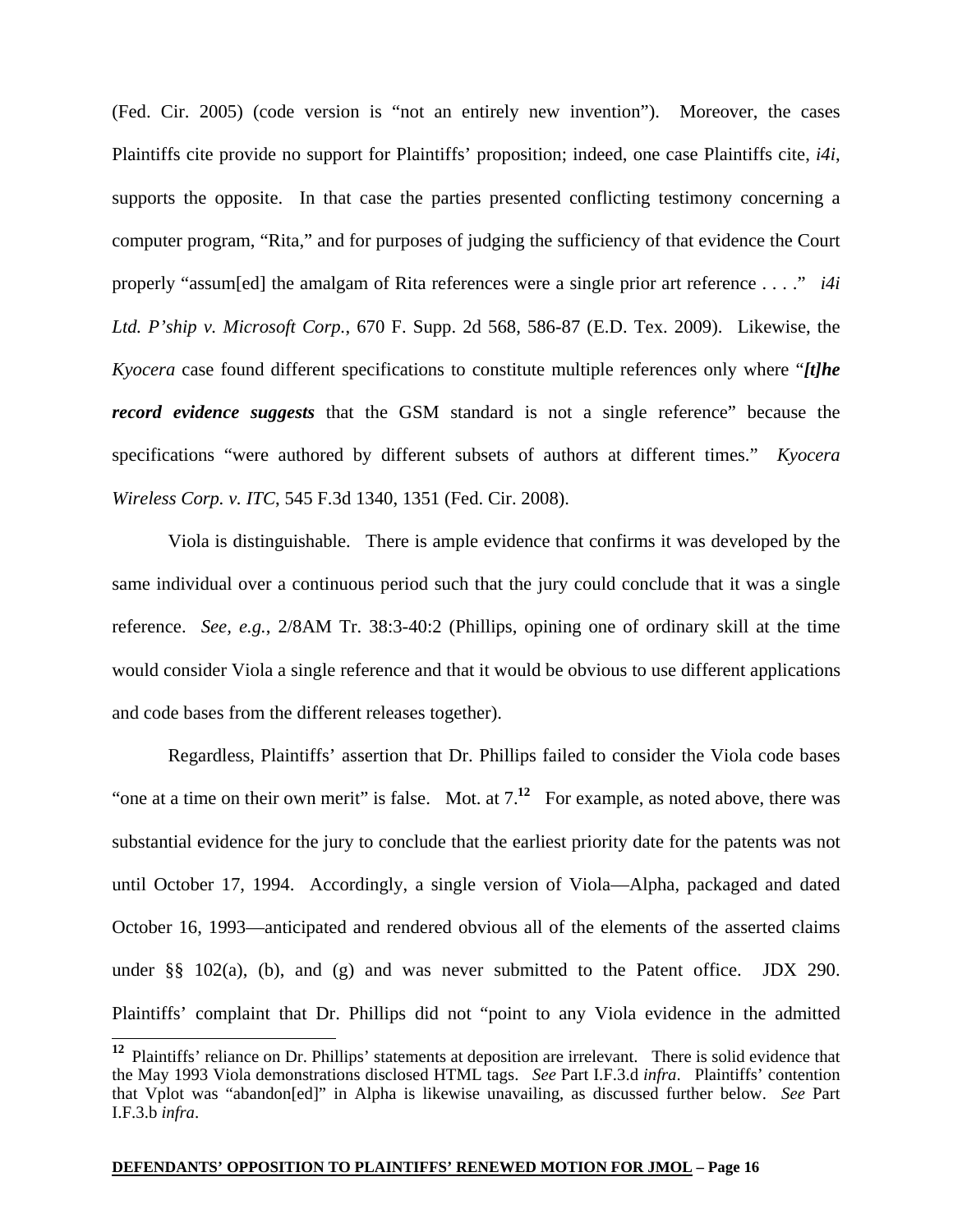exhibit" (Mot. at 3) is likewise false, as he testified that he considered all of the testimony presented and source code admitted before he testified. *See, e.g.*, 2/8AM Tr. 29:6-13, 39:18- 40:2 (he studied and ran unmodified Viola code, including specifically Viola Alpha and May 1993 Viola code).

## **3. There Is Substantial Evidence For A Reasonable Jury To Find That Viola Discloses The Asserted Claims**

Plaintiffs contest the presence in Viola of four limitations. As detailed below, the record is replete with evidence sufficient for a jury to find that Viola disclosed each limitation.

## **a. "embed text format specifies the location of at least a portion of an object"**

Plaintiffs failed to allege that there was insufficient proof of this element in its Rule 50(a) motion. *See* Dkt. No. 1338 at 5 (listing other allegedly missing elements but not this one). Moreover, neither Plaintiffs nor their validity expert disputed this issue during trial. As such, it should be denied as waived. In any event, Dr. Phillips explained that the VOBJF tag in Viola specifies the location of an object by specifying the location of the executable application, which in turn executes and provides the location of the interactive object. 2/8AM Tr. 48:5-15, *cited by*  Mot. at 8-9; *see also* 2/8AM Tr. 47:14-48:1 (Phillips). Moreover, Mr. Silvey also explained how Viola did so. *See, e.g.*, 2/7PM Tr. 10:17-11:7; (Silvey, Viola tag specify the location of object). 77:15-24 (Weil, VOBJF allows embedded viewer object), *see also* JDX 292, 295, and 290.

# **b. "type information to identify and locate"**

Four asserted claims do not contain this limitation and thus cannot be affected by this argument. Regardless, Plaintiffs' brief concedes that Dr. Phillips specifically explained how Viola satisfies the "type" limitation:

> Q. What is the type information in Viola that's used to find the Plot.V executable application that's used to identify and to locate it?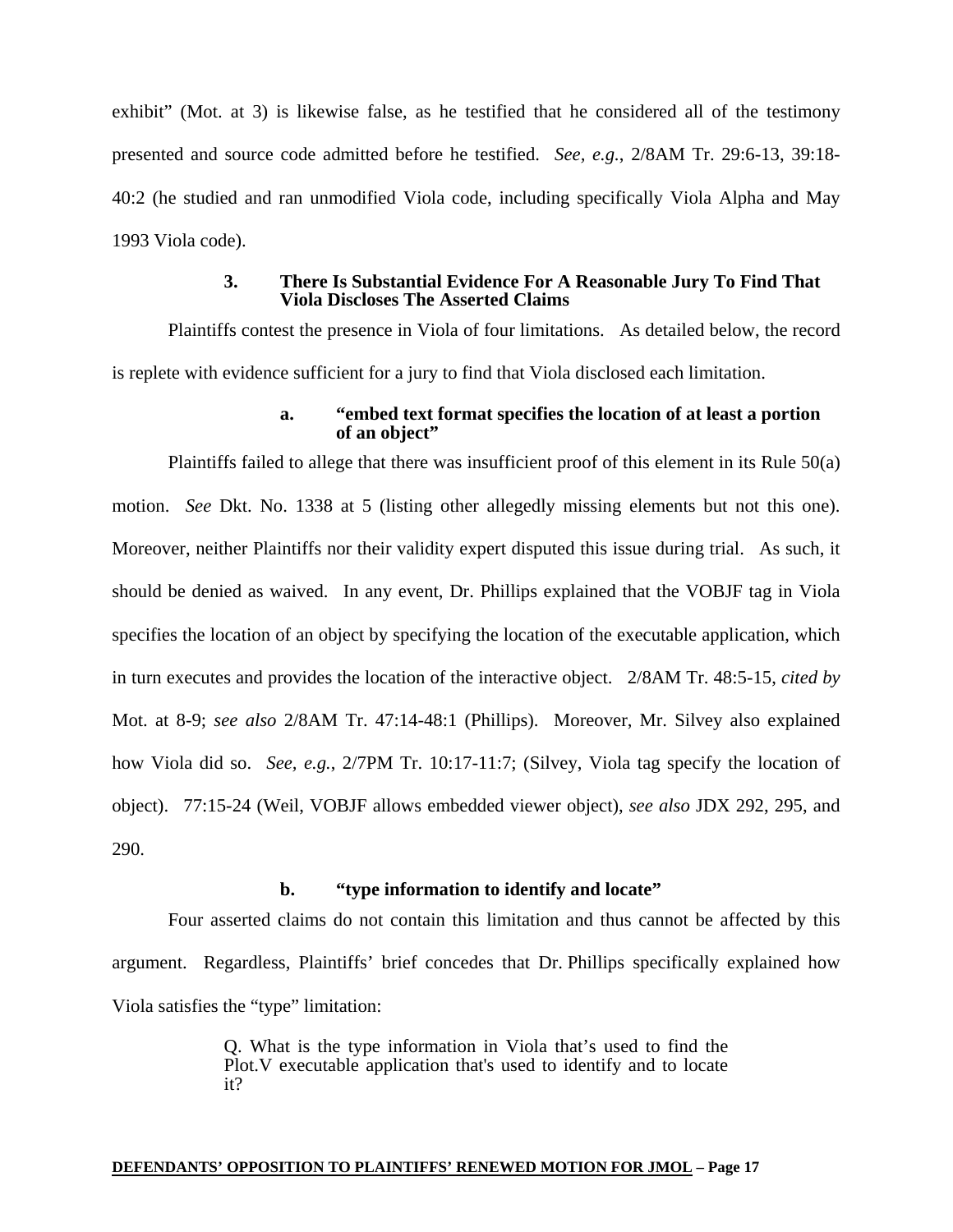A. That would be the name, Plot.V, that is at the end of the information after the VOBJF.

Q. And did you find that Plot.V in the prior art code of Viola that you examined this morning?

A. Yes, I did.

 $\overline{a}$ 

2/8AM Tr. 127:16-25, *quoted by* Mot. at 10. Plaintiffs' assertion that Dr. Phillips provided "no explanation" is further belied by their quotation of Dr. Phillips' explanation. *See* 2/8 AM Tr. 48:5-19, *quoted by* Mot. at 8. He answered all the questions Plaintiffs' brief now raises: "how the name of a file could be type information" (by allowing a Viola browser to determine where an executable location can be found); "how it could be used by the browser to identify and locate a particular type of executable application" (by executing a small program that then discovers the larger program); "how it could be associated with the object," (by associating the file name with the small program that launches the larger program); and "where in any particular Viola code base the jury might find a "Plot.V after the VOBJF" (in the VOBJF tag he previously discussed was included in Viola). *Id.*

Moreover, the jury could properly rely on several fact witnesses, including Mr. Wei and Mr. Silvey, who also explained the operation of Viola with Vplot using the VOBJF tag. *See, e.g.*, 2/7PM Tr. at 33:14-24 (Silvey, explaining how Viola utilizes the ".V" type information to identify the "Viola object"); 2/7AM Tr. 166:4-25 (Wei, explaining Viola's object type); *see also* JDX 272, 290 at p. 45 (source code containing "type=" information, which Plaintiffs failed to controvert in Mr. Wei's testimony. 2/7PM Tr. 165:11-166:25). Plaintiffs own expert testified that Viola "operates to perform these functions" of "identifying and locating an executable application," and offered his own explanation "as to how." Mot. at 10-11 n.2.**<sup>13</sup>**

Plaintiffs demand an "explanation" where none is required—Dr. Phillips, having

**<sup>13</sup>** Dr. Martin's argument that Viola's method of doing so allegedly presented "security issues," Mot. at 11 n.3, while untrue, is irrelevant because there is no "security" requirement.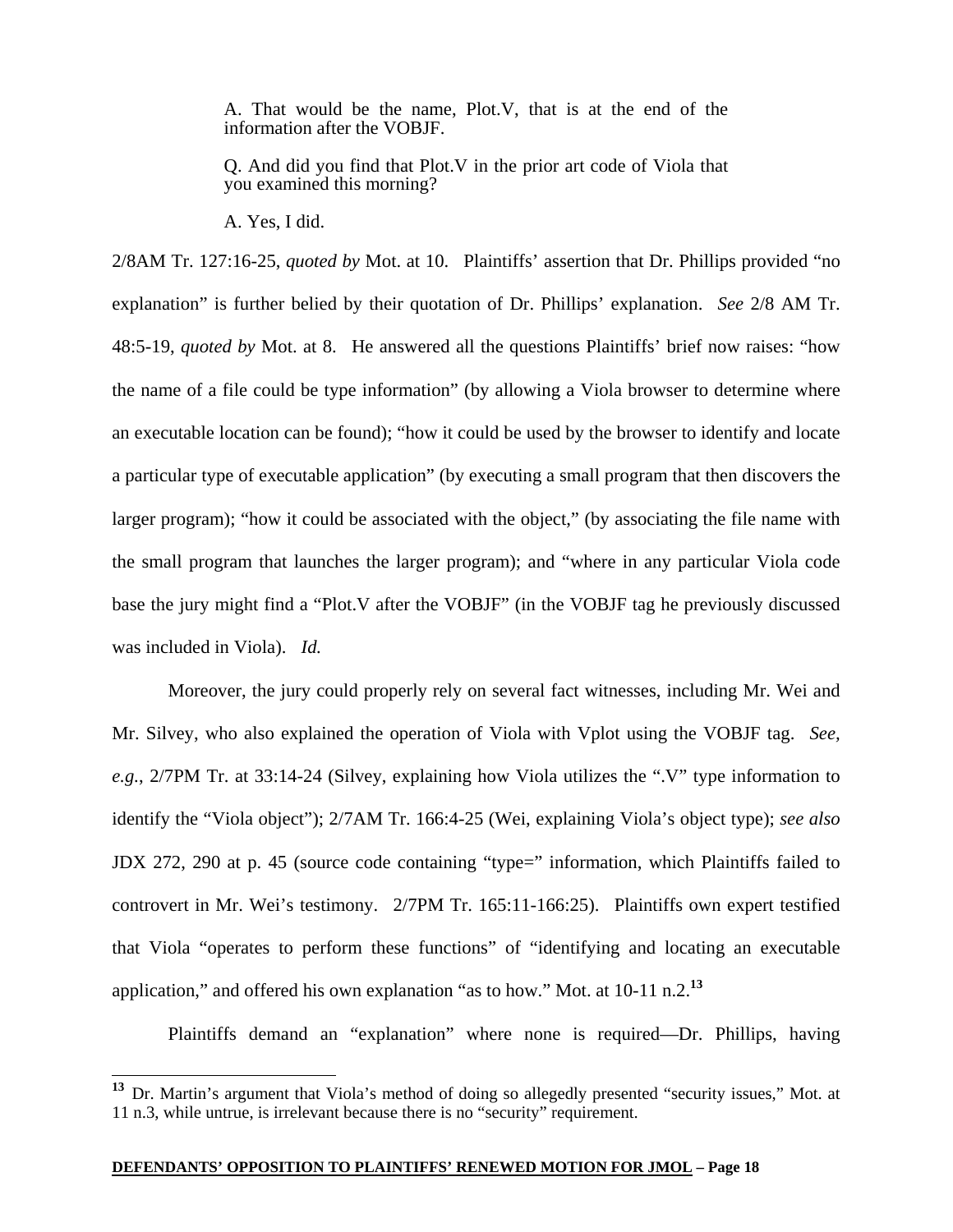explained how Viola operates to satisfy the claim element using the type information provided in the VOBJF tag, need not explain recursively "how" each of the component and sub-component parts mentioned in his explanation themselves operate.

Plaintiffs also raise three inapposite arguments. First, Plaintiffs' reliance on the Examiner's statement fails because it is not dispositive of whether a limitation is disclosed by prior art. In any event, it is undisputed that the Patent Office never considered the Viola Alpha code, so the Examiner's statement is irrelevant. *See* Mot. at 9-10; 2/8AM Tr. 67:9-11, 123:3-8; 2/8PM Tr. 93:20-23 (Martin, admitting same). The jury, after hearing conflicting testimony and considering evidence that the Examiner did not have, determined that Dr. Phillips and supporting evidence were more credible than Dr. Martin.

Second, Plaintiffs' assertion that Vplot was not part of the Alpha version of Viola does not dispute that Alpha was capable of and in fact was used to interoperate with Vplot, as explained by Mr. Wei and Mr. Silvey, in addition to Dr. Phillips. *See, e.g.*, 2/7PM Tr. at 33:8- 13 (Silvey: "Q. Did the October 16th, 1993 Alpha release of the Viola code also contain Plot.V? A. Yes."); *see also id.* 32:10-34:18, 35:4-13 (Silvey, describing how Viola Alpha was capable of being combined with Vplot); Mot. at 11 n.3 (admitting "Scott Silvey testified as a fact witness that the Alpha code contained a reference to Plot.V," and that it had the capability of being "put together" with VPlot). Nor was Vplot "abandoned," as Plaintiffs contend, and none of the citations Plaintiffs provide state otherwise—in fact, they all indicate that Viola was capable of invoking any number of external executable applications, including Vplot. *See* 2/8AM Tr. 50:5- 7, 2/7PM Tr. 34:3-35:13, *cited by* Mot. at 11. While Vplot was not included in the Alpha distribution of Viola, the ability to interoperate the two certainly was not abandoned *See*, *e.g.*, JDX 293 (Aug. 12, 1993 Vplot code); 2/7PM Tr. 28:20-25. Indeed, Dr. Phillips, Mr. Wei and Mr. Silvey all testified that it was obvious to use Vplot with Alpha. *See, e.g.*, 2/8AM Tr. at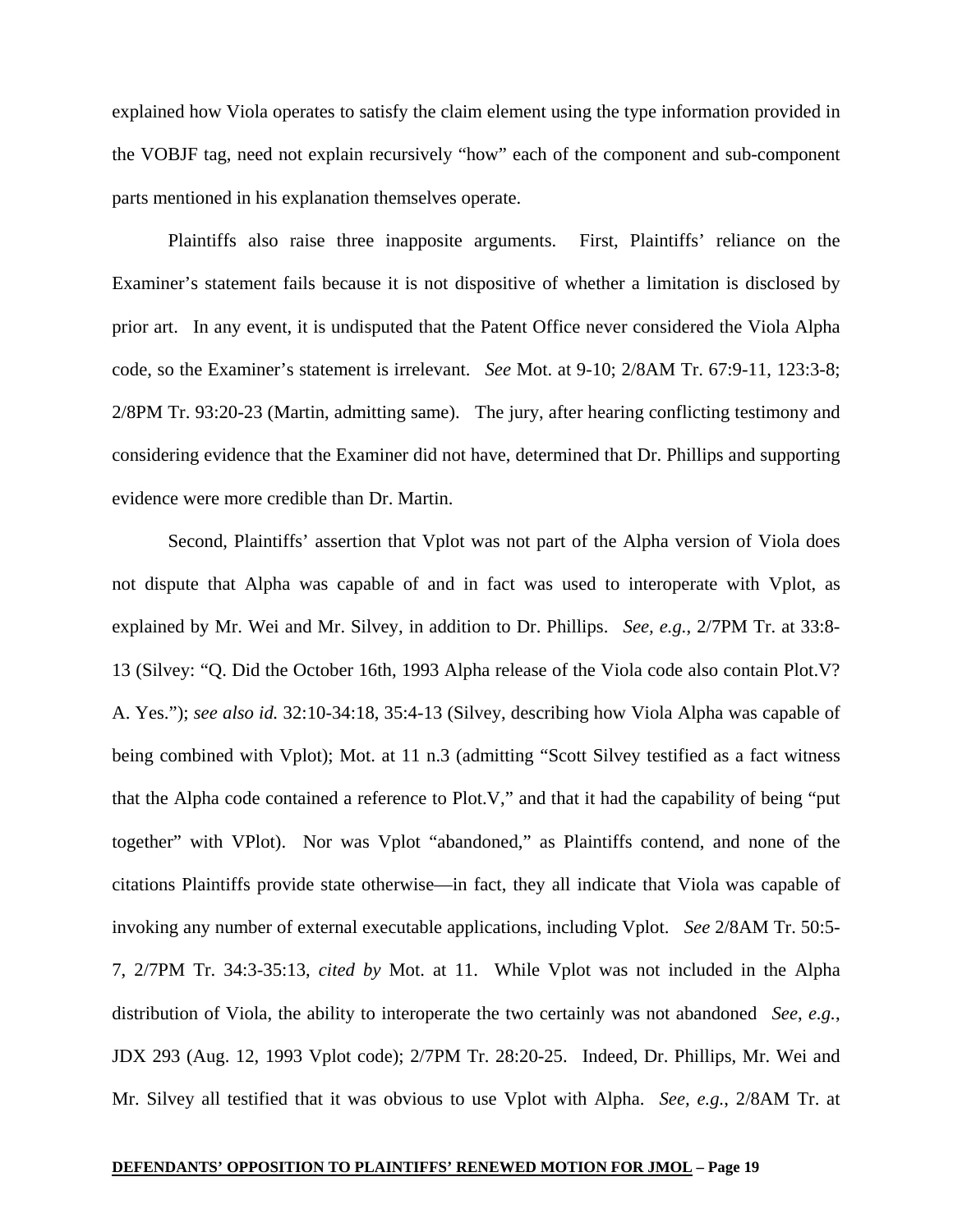96:18-23 (Phillps: "it was obvious to include [Vplot] from previous code bases and from distributions [of Viola] that were made, for example, to the Sun engineers."); 2/7PM Tr. 34:15- 18 (Silvey, testifying it would be straightforward to combine the Alpha version of Viola with Vplot). Moreover, Viola and Viola Alpha contained other interactive applications which provided type information that identified and located part of an object. *See* JDX 292 at 716 (May 12 Viola has doodle and wave types); JDX 295 at 661 (May 27 Viola contains doodle and wave types), and JDX 290 at 45 and 60 (Viola Alpha containing "type = doodle," and wave type).

Third, Plaintiffs' post-verdict criticism of Defense counsel's statements in closing is irrelevant. Plaintiffs concede they did not object to these statements at trial. For good reason. There is nothing improper about reading from admitted evidence, including source code, in closing**<sup>14</sup>**, and there was sufficient testimony, source code, and other evidence, all cited above, to support the jury's finding that Viola disclosed or rendered obvious the "type information" limitation. Plaintiffs' selective quotation of a small portion of the closing statement is misleading, as counsel did in fact direct the jury to the type information in the admitted source code evidence discussed by the witnesses, and to dispel any doubt it was visible and highlighted on counsel's demonstrative throughout the closing. *See* 2/9 Tr. 105:22-106:3 ("Type information, and what did [Wei] say? The object type. Viola object, that's the type. You know Doodle is one type. We just saw it. TYPE= Doodle. That's what the code teaches. Volume is one type. And it's one versus the other. They do different things. Of course it had type information."); DDEM 3 [Ex. 3] (showing excerpt of JDX 290 at p. 45).

 $\overline{a}$ 

<sup>&</sup>lt;sup>14</sup>This Court instructed the jury to consider "all exhibits received in evidence" in determining whether a fact is proved in the case, which included JDX 290 from which Defendants' counsel quoted in closing. 2/9 Tr. at 19:14-19; *see e.g.*, *Restatement (Third) of Law Governing Lawyers* § 107 (2000); Jacob Stein, Closing Arguments, § 1:14 (2011-2012 ed.) ("[C]ounsel is restricted to the law in the case, the evidence adduced from the witnesses, the *exhibits admitted into evidence*, and the inferences reasonably deductible from the testimony and exhibits.").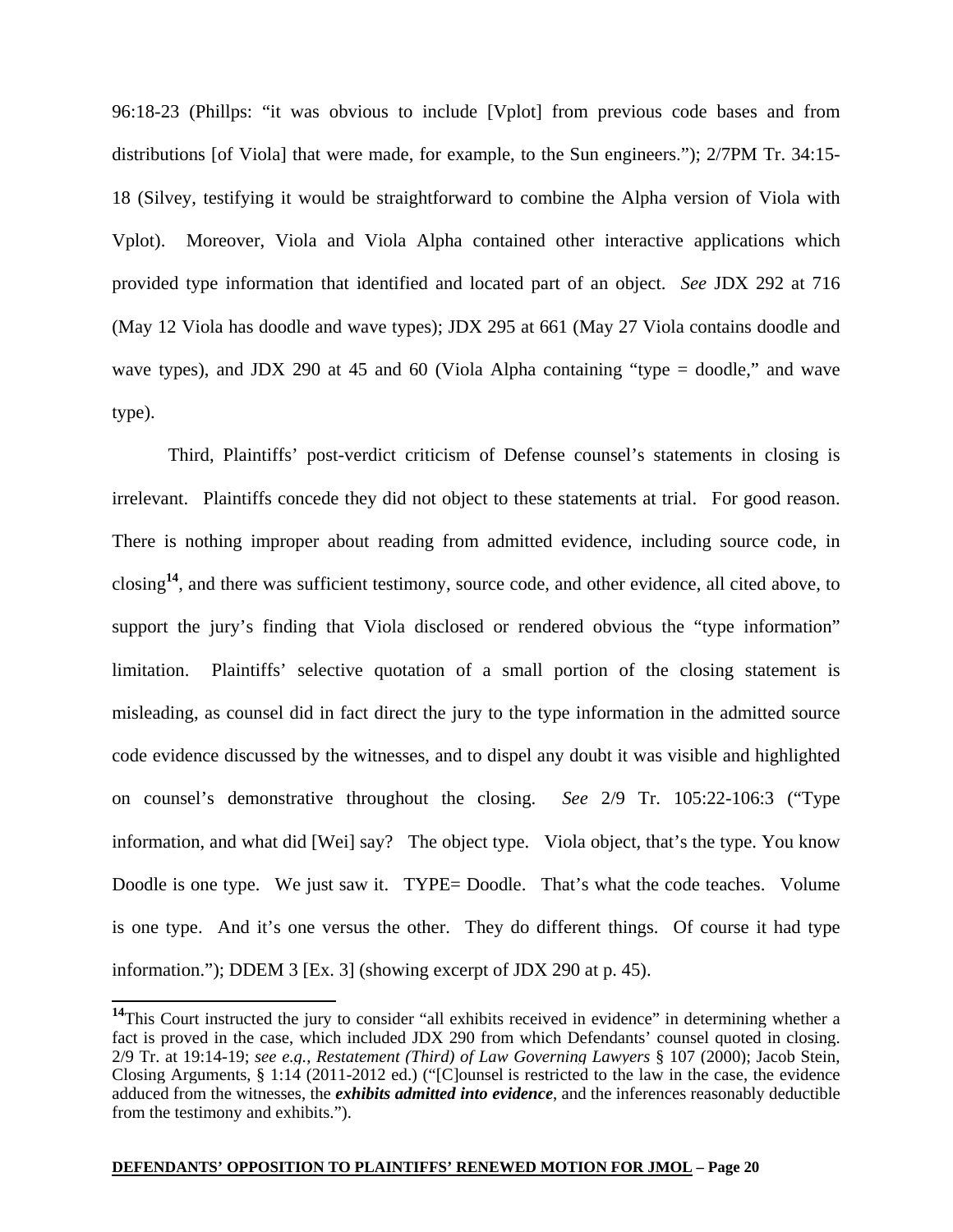# **c. "distributed application"**

Only four claims contain this limitation. Plaintiffs concede that Dr. Phillips testified that Viola was capable of operating with a distributed application and moreover that it would have been obvious to do so. 2/8AM Tr. 58:9-59:9, *cited by* Mot. at 12. Plaintiffs thus do not dispute that there was sufficient evidence for a jury to find these claims containing the "distributed application" limitation invalid on the basis of obviousness, even if not for anticipation. Moreover, there was ample other evidence presented at trial from which the jury could find that Viola was capable of invoking a distributed application. *See, e.g.*, 2/7PM 22:4-15 (Silvey, explaining that Vplot and Viola were designed to run together for a distributed application over a distributed network); 2/7AM Tr. 50:1-14 (Berners-Lee, detailing that Viola, on X Windows, could run a program in one place and have it display in another place); 2/6PM Tr. 195:12-22 (Bina, testifying X Windows was a network program that could run on one computer and, connected across a network, display the data in the window on another computer); 2/8AM Tr. 59:1-9 (Phillips, explaining X Windows is by definition a distributed capability), see also, JDX 295 at p. 1, JDX 295 at p. 383 (May 12, May 27, and October 16, 1993 Viola showing use of X-Windows).

### **d. "HTML tags"**

Only five claims contain this limitation. Plaintiffs simply reiterate their argument at trial that somehow HTML tags were not obvious. As Plaintiffs concede, Dr. Phillips explained that HTML tags were used to display the hypermedia document in Viola. 2/8AM Tr. 57:10-23, *cited by* Mot. at 13. His opinion was further buttressed by the source code itself, as well as the testimony of witnesses very familiar with Viola, including the inventor and others who had used or viewed Viola at the time. *See, e.g.*, 2/7PM Tr. 167:3-16 (Wei, discussing Viola's use of HTML tags); 2/7PM 52:7-11 (Silvey, explaining how Viola works on HTML pages); 2/6PM Tr. 180:11-181:1 (Bina, describing how Viola browser fetched and rendered HTML pages); JDX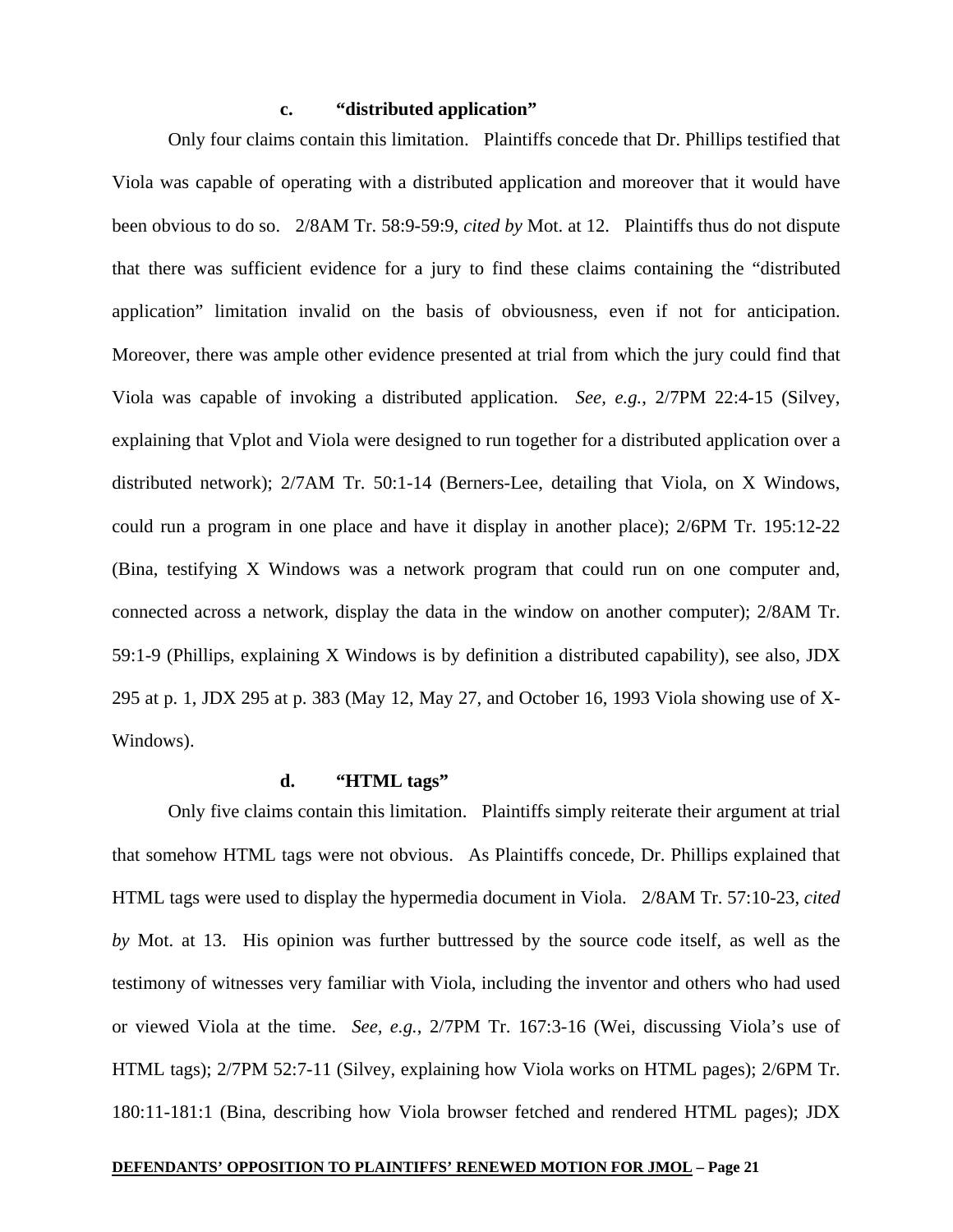274 & 292 at pp.220-94 (May 12, 1993 Viola code, including testall.*html* and *HTML*\_vobjf.v); JDX 295 at pp. 294, 403-404 (May 27, 2993 Viola code, including *HTML*\_vobjf.v and test*HTML*.v); JDX 290 at pp. 308, 1237-1238 (Oct. 16, 1993 Viola code, including same). Plaintiffs' naked attempt to have the Court re-weigh this evidence is improper on JMOL.

### **4. There Is Sufficient Evidence For A Jury To Find That Viola Was Publicly Known And Used Under §§ 102(a), (b), and (g)**

Plaintiffs contend that there is no proof of "public knowledge or use" of Viola under §§ 102(a) and (b) because successive versions of Viola were not published in a single "compendium." Mot. at 14. However, Plaintiffs cite no authority for this position, which conflicts with the Federal Circuit authority from the *Microsoft* case. In that decision, the Federal Circuit explained that "Wei not only demonstrated [May 12, 1993 and Vplot Viola code] to two Sun Microsystems engineers without a confidentiality agreement (on May 7, 1993), but only twenty-four days later (on May 31, 1993) posted [May 27, 1993 Viola code] on a publiclyaccessible Internet site and notified a Sun Microsystems engineer that [the May 27, 1993 Viola code] was available for downloading." *Eolas*, 399 F.3d at 1333. "Wei's May 7, 1993 demonstration to two Sun Microsystems employees without confidentiality agreements was a public use under section 102(b)." *Id.* at 1335. Those versions of Viola and Vplot have been admitted into evidence in this case. *See* JDX 292 (May 12, 1993 Viola code); JDX 295 (May 27, 1993 Viola code); *see also* JDX 291 (May 7, 1993 Vplot code). Moreover, they were distributed more than a year before the patents-in-suit. 2/7PM Tr. 97:4-9 (Viola); 2/7PM Tr. 177:5-21 (Vplot). Plaintiffs should be bound by the decisions in that case to which it was a party. *See Parklane Hosiery Co. v. Shore*, 439 U.S. 322, 326-31 (1979).

In any event, ample evidence supports the jury's finding that Viola was known or in use before the invention under § 102(a) as well as in publication or public use more than one year before the patent application under § 102(b). This includes admitted testimony, source code,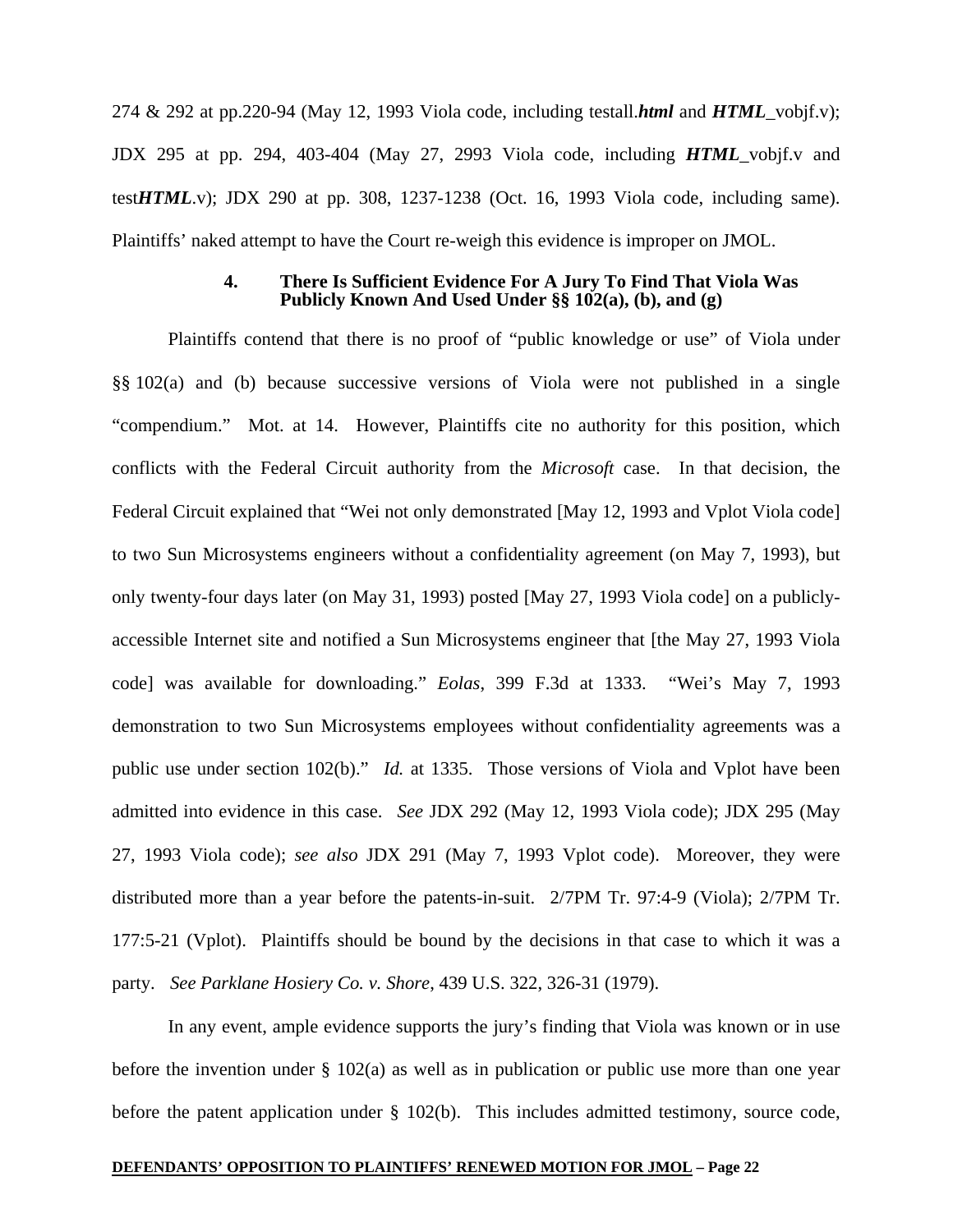and other evidence supporting the jury's finding that Viola was known and publicly used by at least May 7, 1993, when it was demonstrated to Sun and Usenix, and July 1993, when it was demonstrated and released to participants of the WWWWC. *See, e.g.*, 2/7PM Tr. 78:8-80:5, 80:16-89:11, 85:19-87:6, 127:2-5, 128:15-19 (Wei, testifying he demonstrated Viola multiple times, including on May 7, 1993 to Sun and Usenix and on July 28-30, 1993 at WWWWC, and that Viola was publicly distributed to Sun on May 31, 1993 and to others by FTP on October 16, 1993); *id.* at 172:7-178:20 (Jacobs, testifying he saw "interactive program object embedded in a Web page" in Viola demo); 2/7AM Tr. 55:4-14 (Berners-Lee, noting he witnessed Viola at WWWWC and downloaded it prior to that); JDX 274, 291, 292, 295 (May 12 and 7, 1993 Viola and May 7, 1993 Vplot source code); JDX 10 (Wei email to Berners-Lee); JDX 16 (Wei email to Andreessen); JDX 29 (Dougherty email to Wei regarding May 1993 meeting with Sun); JDX 30 (Dougherty email to O'Reilly corroborating May 7, 1993 demos to Sun and Usenix); JDX 32, 168, 236 (emails between Wei and Kempf sending Viola code); JDX 33 (Kempf email to Wei confirming meeting and possession of Viola code); JDX 35 (Dougherty email regarding WWWWC); JDX 61 (Wei email to Doyle discussing May 8, 1993 Viola demo); JDX 237 (photo corroborating WWWWC attendees); JDX 226 (Dougherty email to Berners-Lee); JDX 227 (Dougherty email to Wei and Silvey); JDX 239 (Dougherty email to Wei confirming Viola sent to Sun). There was also ample evidence that Viola, specifically the Alpha release dated October 16, 1993, was published and in public use by at least October 17, 1993. *See, e.g.*, JDX 43 (Wei email to Weber regarding publication of Viola Alpha), JDX 44 (Cahill email to Wei confirming downloading Viola Alpha); JDX 258 (October 14-16, 1993 emails confirming public distribution and use of Viola); JDX 290 (October 16, 1993 Viola Alpha code); JDX 57 (Viola article); JDX 95 (Berners-Lee book discussing Viola).

The same evidence also establishes that, under  $\S$  102(g), before the claimed invention of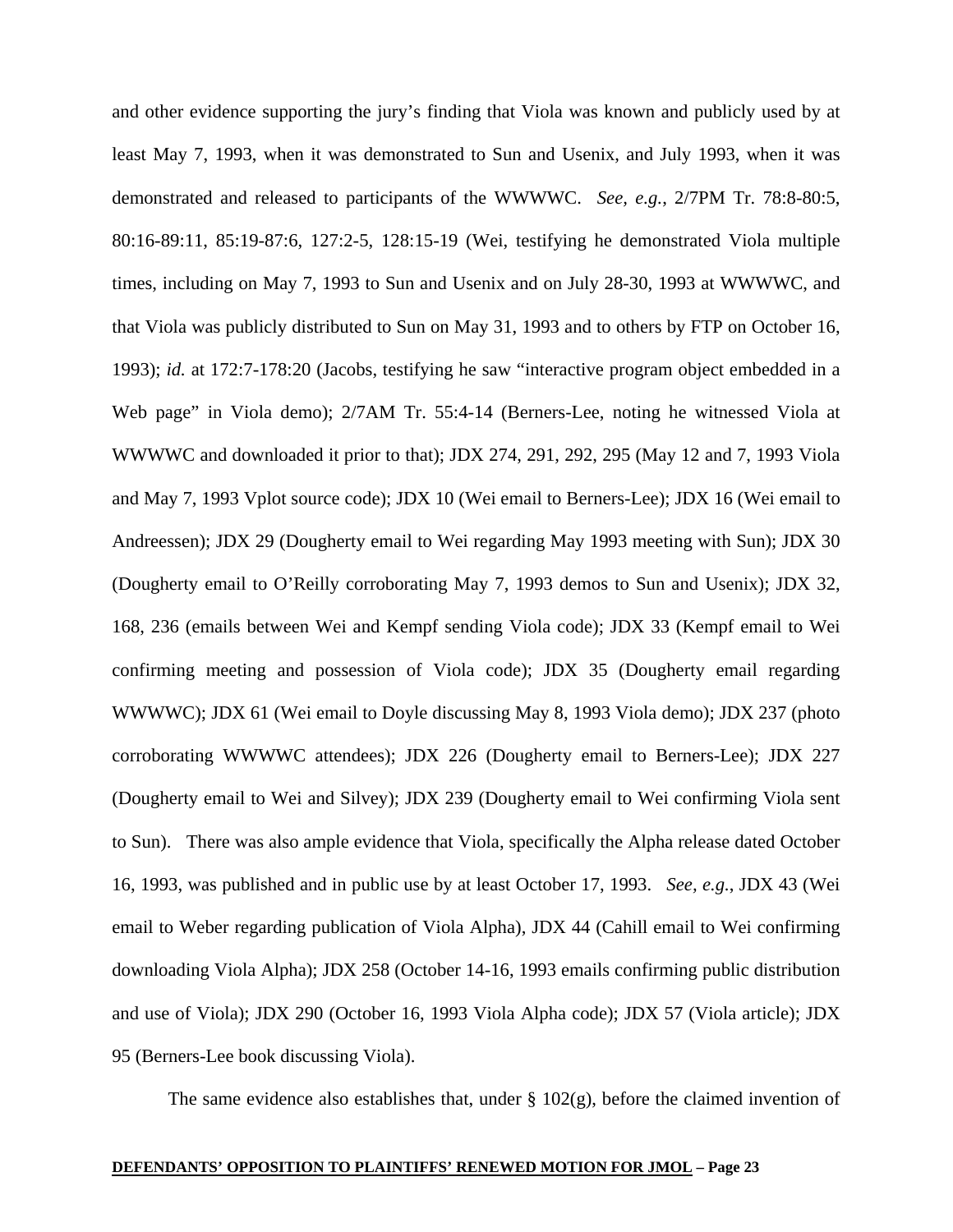the patents-in-suit, Viola and Vplot were made in this country by Mr. Wei and Mr. Silvey; that they did not abandon, suppress, or conceal them; and that they were conceived and reduced to practice with reasonable diligence at least as of May 1993 and certainly by October 16, 1993. *See, e.g.*, 2/7PM Tr. 68:25-80:5, 82:5-89:11 (Wei, describing conception, continuous diligence, and reduction to practice of Viola from 1991-93, not experimental use). Mr. Wei's Viola codebases (which included Viola 3.3 dated 1995), email exchanges, presentations, articles, and public distributions are all evidence of his continued diligence. *See, e.g.*, JDX 29, 30, 32, 33, 35, 43, 44, 46, 48, 56, 57, 60, 61, 167, 168, 223, 226, 227, 236, 239, 240, 253 (emails, presentations, and articles concerning Viola from 1991-94), JDX 277, 278, 290, 291, 292, 293, 295 (Viola source code).

Plaintiffs' assertion that Viola was abandoned in some way was already rejected by the Federal Circuit, which held, "Eolas' arguments that Wei's changes to the functionality and architecture of [the May 12, 1993 Viola code] show abandonment are unpersuasive because such changes merely reflect improvements in advancing versions of software code." *Eolas*, 399 F.3d at 1334. The Federal Circuit thus found that there was no evidence that Viola was abandoned, suppressed, or concealed, and thus satisfies that requirement under § 102(g). *Id.* at 1333.

Plaintiffs' complaint that Defendants "failed to match up any particular code base with the alleged public demonstrations or distributions" and assertion that the oral testimony of public use is therefore "uncorroborated," Mot. at 15 n.6, is incorrect. As an initial matter, the admitted code is non-testimonial and thus needs no corroboration. Nonetheless, there is ample evidence establishing a strong linkage between the admitted source code and the public demonstrations and distributions that the witnesses described, including for example Mr. Silvey's testimony that the May 12, 1993 code was an accurate representation of what he recalled demonstrating to Sun engineers on May 7, 1993. 2/7AM Tr. 160:11-13 (stating May 12, 1993 Viola code is "a clear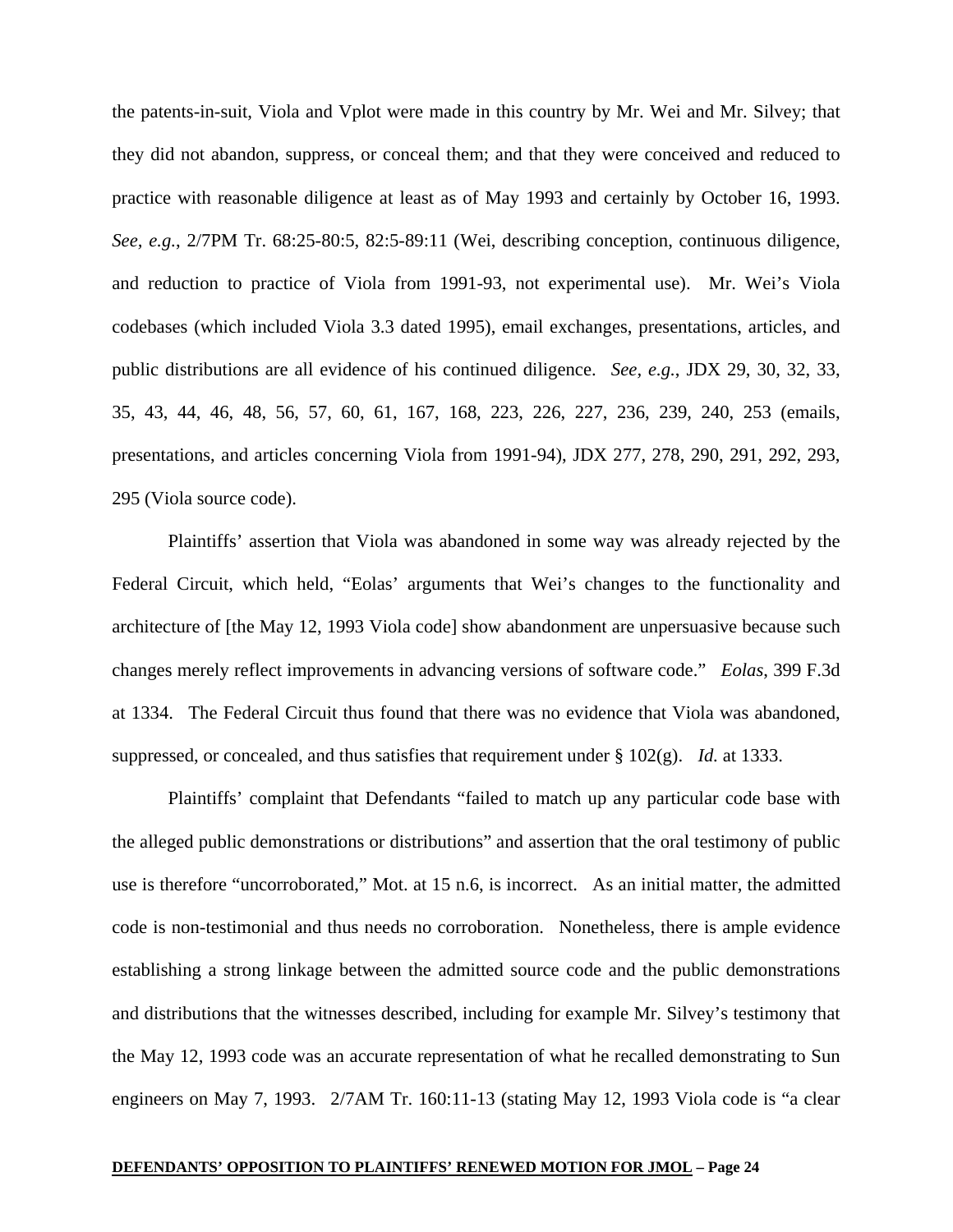and accurate representation of what we presented" to Sun on May 7, 1993); *see also* 2/7PM Tr. 27:21-31:8 (authenticating source code packages); JDX 290, 291, 292, 293, 295 (packages authenticated by Silvey). Additionally, Mr. Wei testified that the October 16, 1993 code and May 27, 1993 code packages were publicly distributed by emails dated within a day of those codebases. *See, e.g.*, 2/7PM Tr. 71:1-75:13. Mr. Wei's testimony is further corroborated by the code bases themselves, which have been admitted into evidence, *see, e.g.*, JDX 290 & 295, as well as by documented correspondence and other admitted evidence. *See, e.g.*, JDX 16, 57, 30, 237, 258. Further corroboration is provided by the testimony of non-interested third-party witnesses, Messrs. Berners-Lee, Bina, Silvey, and Jacob, each of whom has testified that he recalled personally observing public demonstrations of Viola. *See, e.g.*, 2/7PM Tr. 7:16-8:12, 9:19-10:3, 11:8-12:15, 13:24-16:4, 19:6-20:7, 20:20-21:13 (Silvey); 2/6PM Tr. 197:2-7 (Bina); 2/7PM Tr. 172:7-178:20 (Jacobs); 2/7AM Tr. 55:4-14 (Berners-Lee).

### **5. There Is Sufficient Evidence For The Jury To Find The Asserted Claims Obvious In Light Of Viola**

To the extent there are any differences between Viola and the asserted claims, those involve nothing more than the "predictable use of known elements," as shown by strong evidence in the record. This includes Dr. Phillips' opinion that, regardless of whether they may be considered a single reference for anticipation purposes, the different versions and code bases of Viola may be considered in combination for purposes of obviousness—and when they are, they also render the patents obvious. *See, e.g.*, 2/8AM Tr. 38:3-40:3, 61:17-62:18, 78:1-24. The testimony of other credible witnesses in this case also provides ample evidence that the patents are obvious in light of Viola. *See, e.g.*, 2/7PM Tr. 17:15-22:3, 32:10-34:18, 35:4-13 (Silvey); JDX 56 (depiction of Plot.v in Viola). Indeed, Plaintiffs' own invalidity expert Dr. Martin did not dispute that the Viola code bases could be combined for obviousness. 2/8PM Tr. 88:9-12.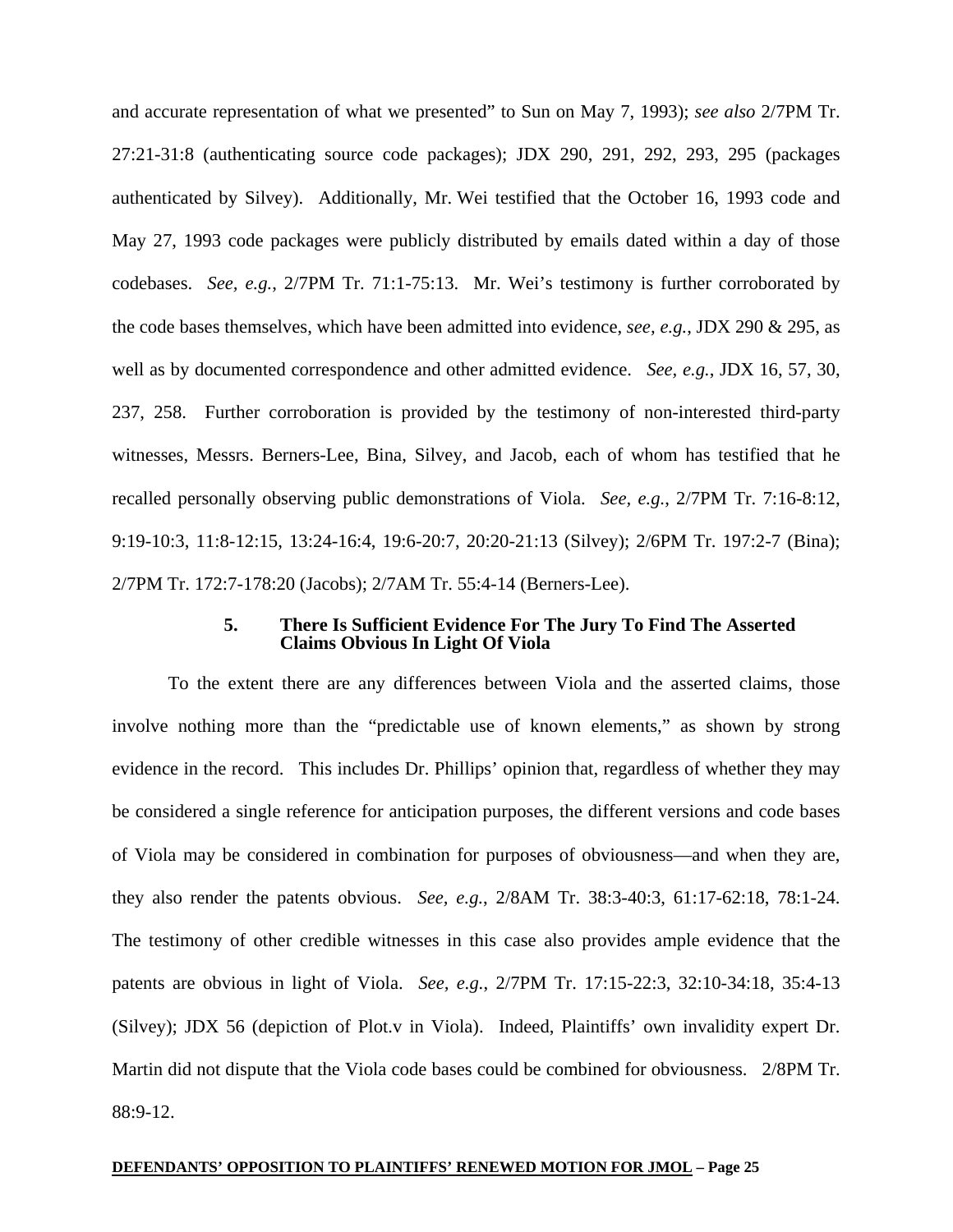Plaintiffs simply reiterate their same arguments regarding four allegedly missing elements for obviousness as they did for anticipation. But as noted above, Plaintiffs do not contest there is testimony that those elements would be obvious when combined with other references. And contrary to Plaintiffs' allegations of "vagueness," Dr. Phillips specifically explains how each limitation is satisfied by Viola itself or Viola in combination with other prior art, such as the combination of Vplot with any version of Viola to satisfy the "distributed application" limitation. *See, e.g.*, 2/8AM Tr. at 58:9-59:9.

Plaintiffs' argument that Viola "teaches away" from Vplot was not raised by their expert at trial. Vplot was not abandoned, and various fact witnesses testified that it was obvious to combine Viola with Vplot and indeed did combine them. *See* Part I.F.4.b *supra*.

# **II. PLAINTIFFS' RULE 59 REQUEST FOR NEW TRIAL SHOULD BE DENIED**

Under Federal Rule of Civil Procedure 59, the court has the discretion to grant a new trial "based on its appraisal of the fairness of the trial and the reliability of the jury's verdict." *See, e.g.*, *Smith v. Transworld Drilling Co.*, 773 F.2d 610, 612-13 (5th Cir. 1985). "But the burden a movant must meet is high. 'A motion for a new trial should not be granted unless the verdict is against the great weight of the evidence, not merely against the preponderance of the evidence.'" *Ameranth, Inc. v. Menusoft Sys. Corp.*, No. 2:07-CV-271-RSP, 2011 U.S. Dist. LEXIS 56501, at \*5-6 (E.D. Tex. May 26, 2011) (quoting *Dresser-Rand Co. v. Virtual Automation, Inc.*, 361 F.3d 831, 838 (5th Cir. 2004)). "New trials should not be granted on evidentiary grounds unless, at a minimum, the verdict is against the great weight of the evidence." *Dawson v. Wal-Mart Stores, Inc.*, 978 F.2d 205, 208 (5th Cir. 1992).

A new trial may not be granted on grounds of prejudicial legal error unless the movant demonstrates that it creates "substantial and ineradicable doubt whether the jury has been properly guided in its deliberations" and, even if erroneous, that it could have "affected the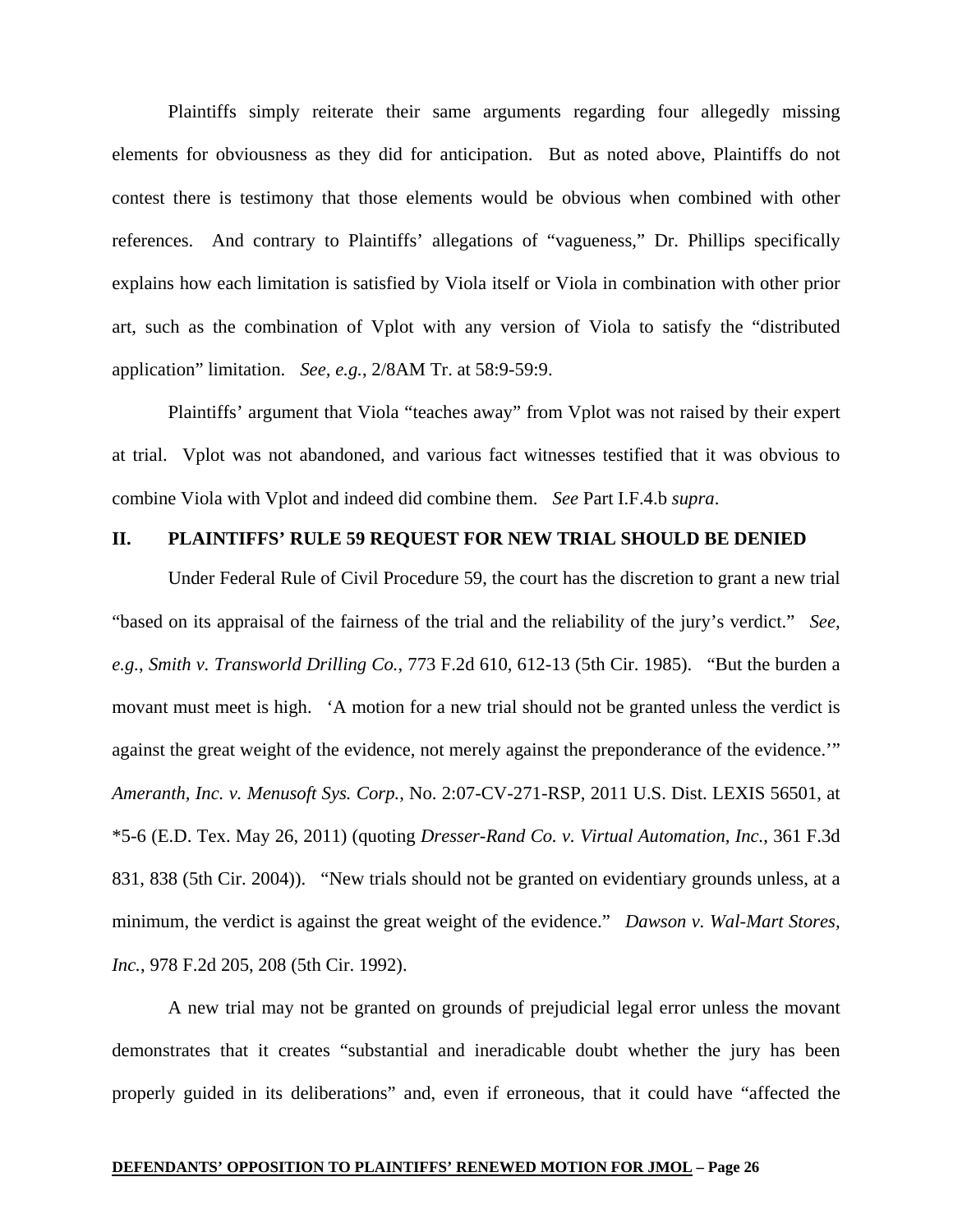outcome of the case." *z4 Techs., Inc. v. Microsoft Corp.*, 507 F.3d 1340, 1353 (Fed. Cir. 2007). "'[T]he burden of showing harmful error rests on the party seeking the new trial.'" *Sibley v. Lemaire*, 184 F.3d 481, 487 (5th Cir. 1999) (citation omitted). A request for a new trial under Rule 59 should be denied if any basis of invalidity is supported. *See Cordance*, 658 F.3d at 1339; *Northpoint Tech., Ltd. v. MDS Am., Inc.*, 413 F.3d 1301, 1311 (Fed. Cir. 2005) ("Northpoint notes that the defendants argued anticipation based on five different prior art references. . . . A failure of proof with respect to any single item of evidence does not justify a grant of either JMOL or a new trial."). Plaintiffs propose three reasons for its request for new trial, but none is availing.

## **A. There Was No Jury Confusion, Passion, Or Prejudice**

Plaintiffs complain that Defendants' fact witnesses offered testimony regarding "webrelated technology" that they had dedicated to the public. Mot. at 25. Plaintiffs conclusorily assert this testimony "had little or nothing to offer" regarding invalidity and contend that it was offered to encourage "passion and prejudice." *Id.* But the testimony concerning what was available in the public domain and known to the public years prior to the application of the patents-in-suit was squarely relevant to the state of the art and what technology would have been obvious to a person of ordinary skill at the time. That is, it is at a minimum relevant to at least the first two "underlying factual questions" to obviousness: the scope and content of the prior art and the level of ordinary skill in the art. *See* Mot. at 16-17. Furthermore, Plaintiffs do not contest that the Court instructed the jury as to the proper standards for assessing invalidity, and Plaintiffs even requested and received a specific jury instruction to prevent jury confusion related to "dedication to the public." Dkt. No. 1337 at 4 ("You may not determine to invalidate a patent merely because you believe the invention should be dedicated to the public."). Notably, Defendants' counsel displayed and specifically referenced this same instruction and encouraged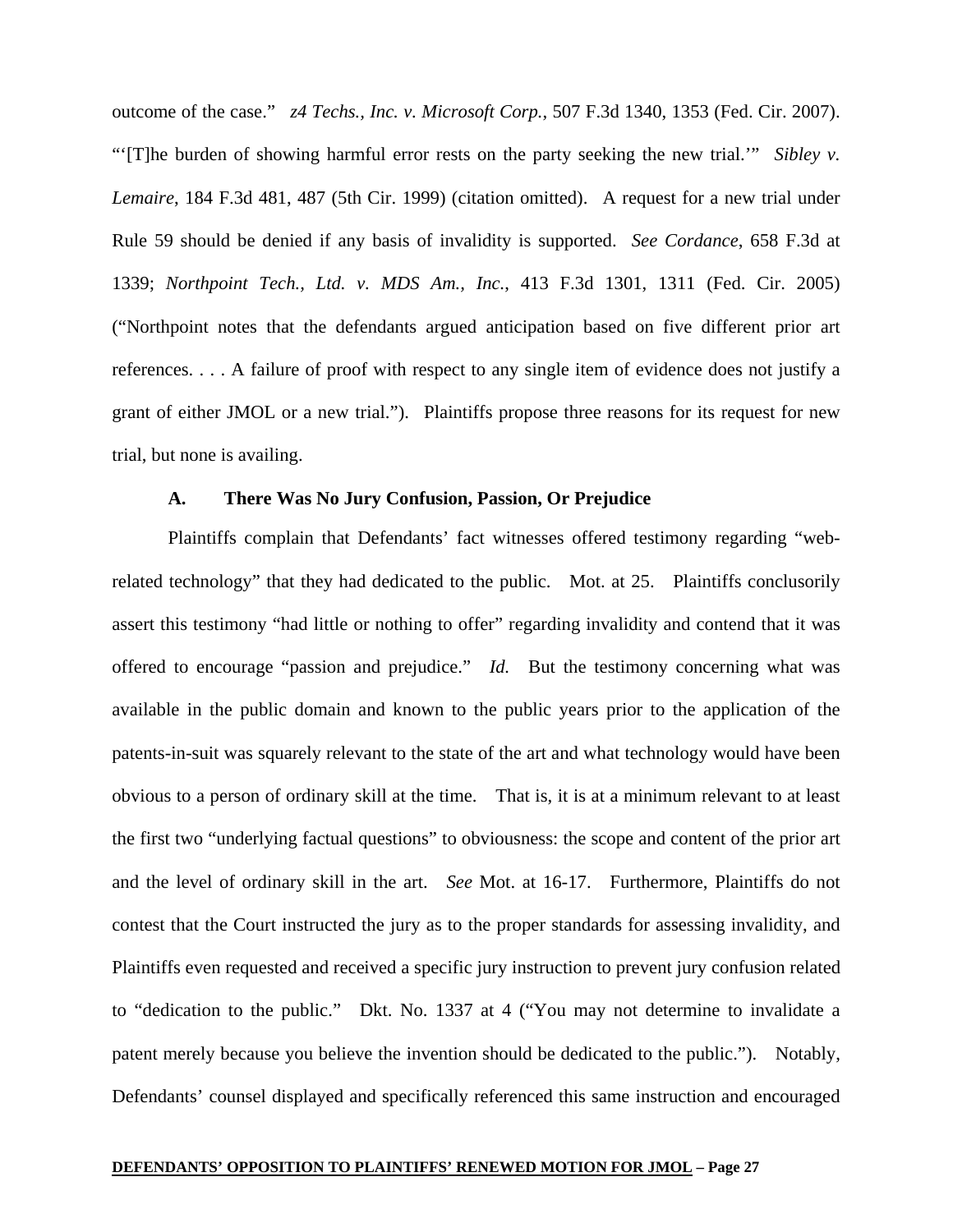the jury to follow it. 2/9 Tr. 107:6-12. As such, Plaintiffs' claim of passion and prejudice falls flat.

Moreover, Plaintiffs questioned why the asserted prior art was not itself patented to suggest incorrectly to the jury that only patented work could constitute legitimate invalidating prior art. *See, e.g.*, 2/8AM Tr. 82:5-7, 83:2-83:16. The witnesses' testimony concerning their efforts to disseminate their work to the public—rather than patent it—was therefore necessary to explain why their work was not patented to rebut this improper implication.

Second, Plaintiffs reiterate that Dr. Phillips' expert testimony failed to explain "how any Viola-related evidence in the record matched up with the claim limitations." As noted above, any one basis of invalidity is sufficient to support the verdict and deny a new trial. Thus, Plaintiffs' motion for new trial should be denied without need for further consideration of Plaintiffs' (incorrect) "Viola-related" allegations because there was sufficient evidence for a jury to conclude the patents were invalid in light of MediaView, Mosaic, and HTML+. Regardless, for the reasons detailed above, Dr. Phillips' testimony concerning Viola was more than sufficient as it covered each asserted claim element, and it was further supported by the ample evidence offered by the other witnesses as well as documentary evidence and source code.

Third, Plaintiffs reiterate their complaint that Defendants' counsel read from admitted source code and "offered new 'testimony'" in closing. Mot. at 26-27. As Plaintiffs' brief acknowledges, to the extent they had any concern about counsel's closing statements or the admitted code, Plaintiffs had the opportunity to but elected not to object at the time of trial. Mot. at 28 n.14. While collaterally attacking Defendants' closing statement as "improper," Plaintiffs' brief nonetheless appears to concede that it was harmless, admitting, "Plaintiffs, however, do not argue that a new trial is justified by that improper testimony." *Id*.

Plaintiffs argue that a new trial is justified because counsel's statement was allegedly part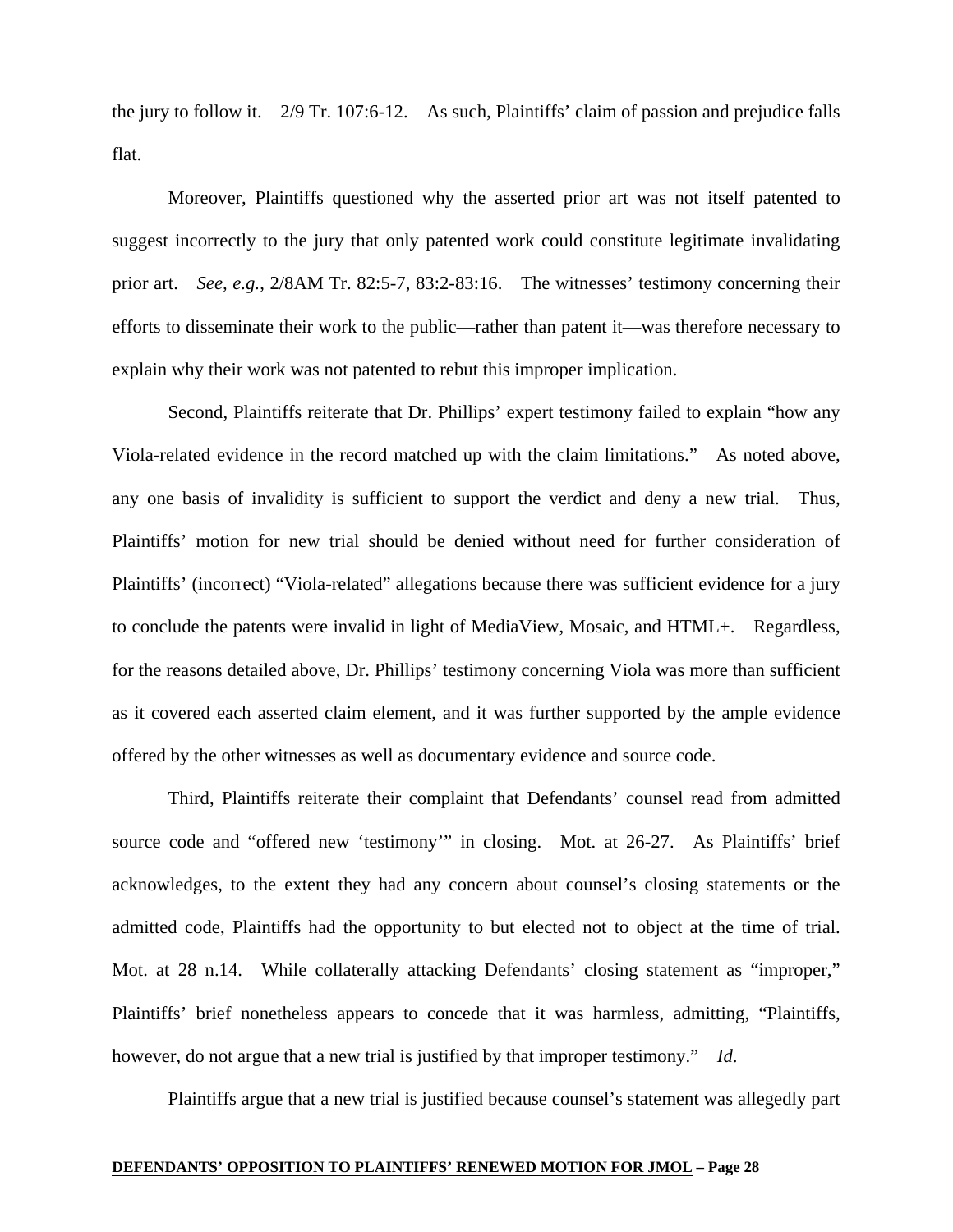of "Defendants' overall trial strategy." But for the same reasons discussed above, Defendants' closing was proper and correctly identified examples of type information in the Viola code, including "TYPE = Doodle" for the Doodle.v application example. *See* 2/9 Tr. at 105:22-106:3 (quoted *supra*); DDEM 3 [Ex. 3] (excerpting JDX 290 at p. 45). And again, such Viola-related statements would not justify a new trial in light of the other unrebutted theories of invalidity justifying the verdict. Moreover, the jury was cautioned that the statements of counsel were not evidence both before and after the statement was made. 2/6PM Tr. 14:11-13; 2/9 Tr. 17:2-4; *see Learmonth v. Sears, Roebuck & Co.*, 631 F.3d 724, 732-33 (5th Cir. 2011) (district court's instruction that counsel's argument did not constitute evidence minimized any prejudice). Accordingly, Plaintiffs' alleged "errors" were harmless and provide no basis for a new trial. *See Liner v. J.B. Talley & Co., Inc.*, 618 F.2d 327, 329-30 (5th Cir. 1980) (noting "extreme reluctance" to grant relief on closing arguments in the absence of an objection made at trial and finding no error where court gave instructions that counsel's statements were not evidence).

Finally, Plaintiffs point to a jury note sent during deliberations seeking "a computer to view a CD" as indicative of the jury's confusion. Mot. at 27. But Plaintiffs' conclusory assertion aside, this note hardly suffices to carry Plaintiffs' heavy burden to overcome the jury's invalidity verdict post-trial.**<sup>15</sup>** This post-verdict complaint is another example of a wait-and-see approach that cannot be countenanced. If Plaintiffs thought the jury needed to be instructed in some way after the jury's note, it was incumbent on Plaintiffs' counsel to seek an instruction, object to the return of the verdict, or otherwise register their complaint. They had plenty of opportunity to do so. Allowing litigants to wait to see the verdict before registering an objection would encourage cynical gamesmanship that has no place in this Court. Plaintiffs

 $\overline{a}$ 

**<sup>15</sup>** Plaintiffs' complaint that Defendants never showed the jury the code is untrue. While there is no requirement that the jury view the underlying source code, regardless, not only Dr. Phillips but also Mr. Wei and other fact witnesses presented and explained the relevant code, such as the VOBJF tag, to the jury. *See, e.g.*, 2/8AM at 46:25-50:4, 127:16-25 (Phillips, explaining code).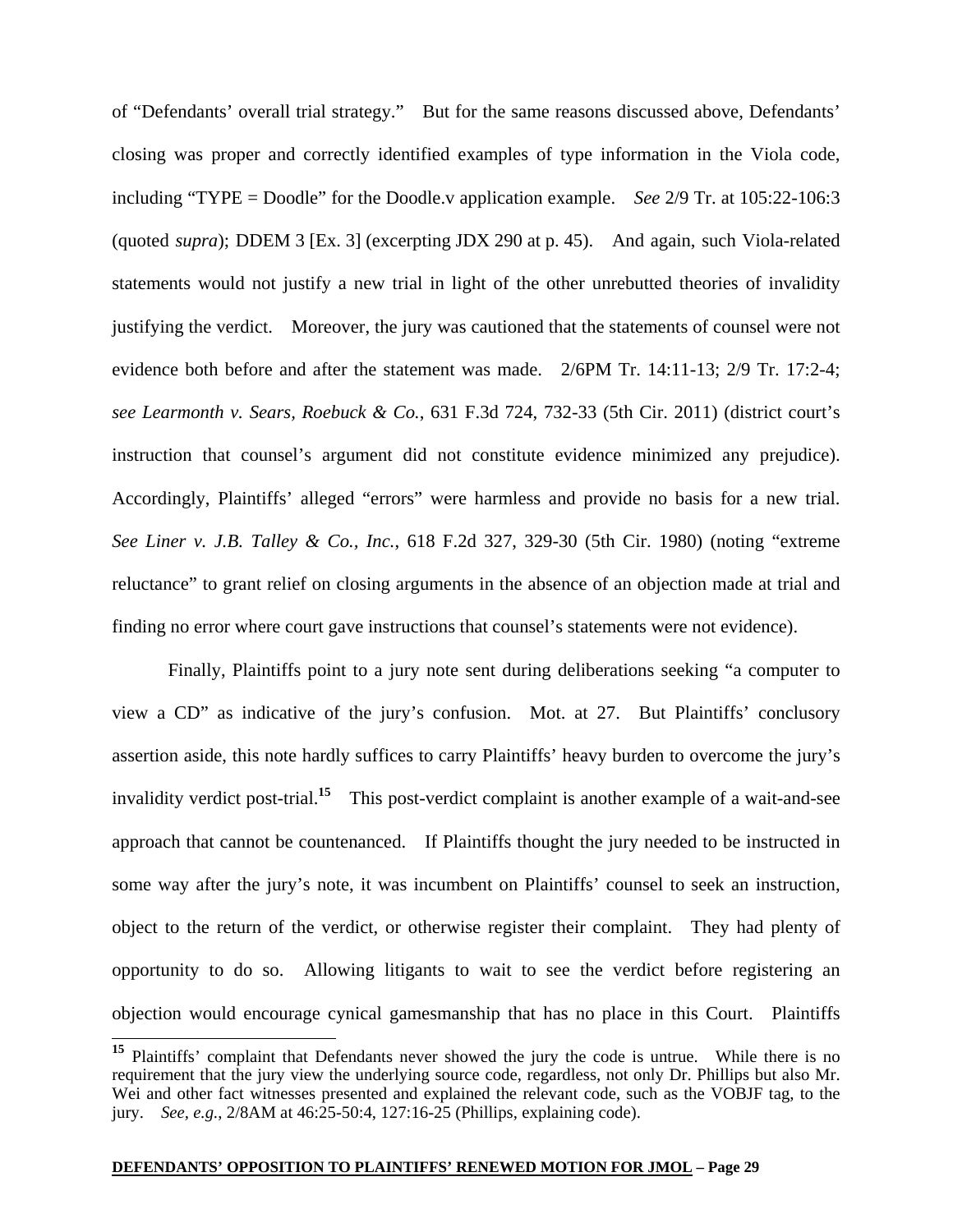cannot be heard to claim jury confusion now.

## **B. The Jury's Verdict Is Supported By the Great Weight Of The Evidence**

Plaintiffs simply reiterate the same contentions regarding the alleged "failures of proof that justify JMOL." Mot. at 28. Accordingly, for the same reasons detailed above, Plaintiffs failed to carry their heavy burden and certainly fail to explain, beyond their conclusory assertion, what the "great weight of the evidence thus confirms." *Id.* at 29. For example, there is not only sufficient but great weight of evidence—uncontested by Plaintiffs—to support the jury's verdict of invalidity based on obviousness in light of MediaView.

## **C. The Plaintiffs' Litigation Settlements Were Properly Excluded**

Plaintiffs reiterate their suggestion that the Court committed "legal error" in excluding settlements. Mot. at 30. For the reasons stated above, these settlements were properly excluded, and as discussed above the jury did weigh and reject evidence of commercial success and licensing in its determination that the patents were nonetheless invalid.

### **CONCLUSION**

For the foregoing reasons, Defendants respectfully request that the Court deny Plaintiffs' Renewed Motion for Judgment as a Matter of Law Under Rule 50(b) Or For New Trial Under Rule 59.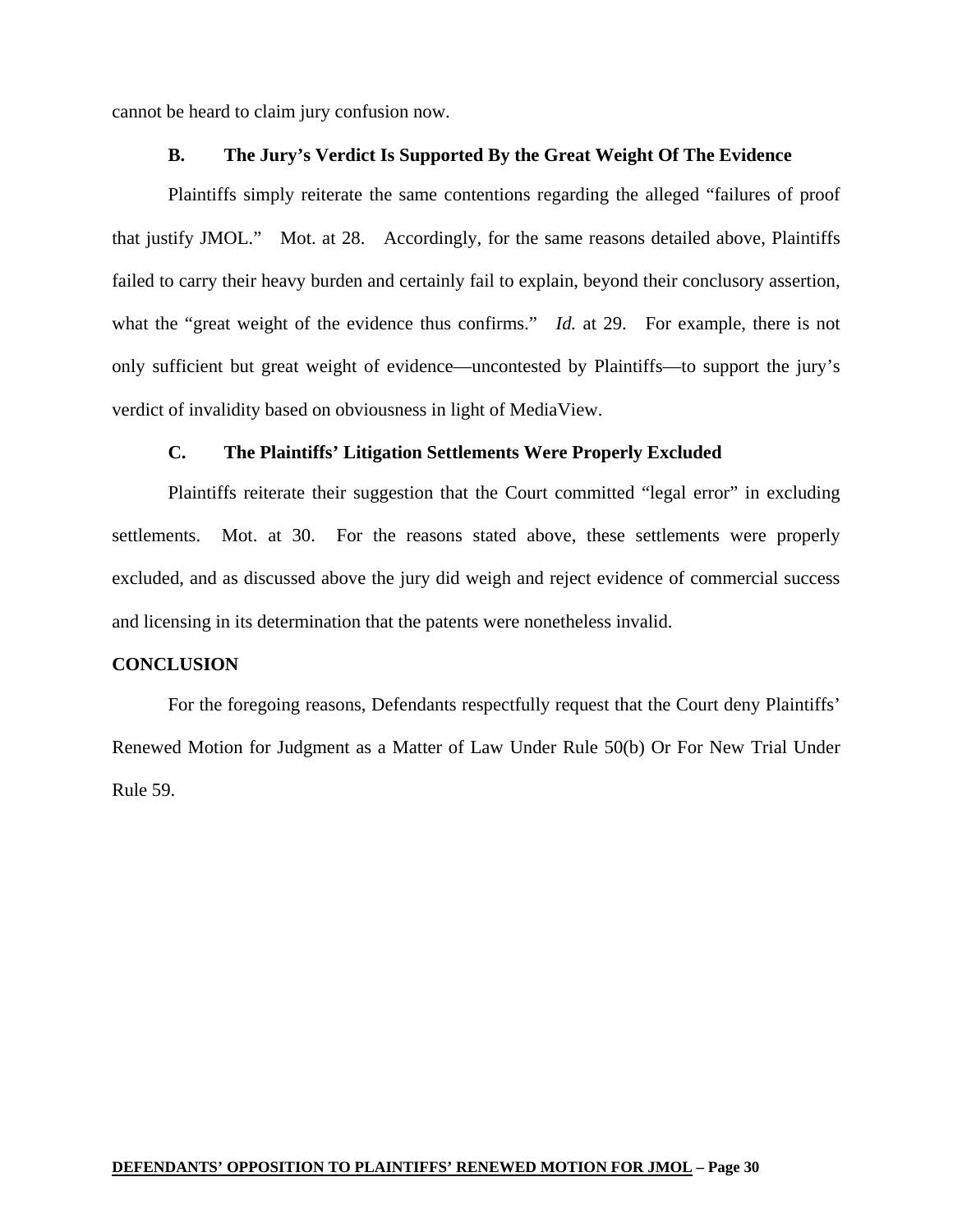Dated: March 29, 2012 */s/ Jennifer H. Doan* 

Edward Reines (Bar No.135960) edward.reines@weil.com Jared Bobrow (Bar No. 133712) jared.bobrow@weil.com Sonal N. Mehta (Bar No. 222086) sonal.mehta@weil.com Andrew L. Perito (Bar No. 269995) andrew.perito@weil.com Aaron Y. Huang (Bar No. 261903) aaron.huang@weil.com WEIL, GOTSHAL & MANGES LLP 201 Redwood Shores Parkway Redwood Shores, CA 94065 Telephone: (650) 802-3000 Facsimile: (650) 802-3100

Doug W. McClellan (Bar No. 24027488) doug.mcclellan@weil.com WEIL, GOTSHAL & MANGES LLP 700 Louisiana, Suite 1600 Houston, TX 77002 Telephone: (713) 546-5000 Facsimile: (713) 224-9511

Jennifer H. Doan (Bar No. 088090050) jdoan@haltomdoan.com Joshua R. Thane (Bar No. 24060713) jthane@haltomdoan.com Shawn A. Latchford (Bar No. 24066603) slatchford@haltomdoan.com HALTOM & DOAN 6500 Summerhill Road, Suite 100 Texarkana, TX 75503 Telephone: (903) 255-1000 Facsimile: (903) 255-0800

Otis Carroll (Bar No. 3895700) Deborah Race (Bar No. 11648700) IRELAND, CARROLL & KELLEY, P.C. 6101 South Broadway, Suite 500 Tyler, Texas 75703 Telephone: (903) 561-1600 Facsimile: (903) 581-1071 Email: fedserv@icklaw.com

Attorneys for Defendants AMAZON.COM, INC. AND YAHOO! INC.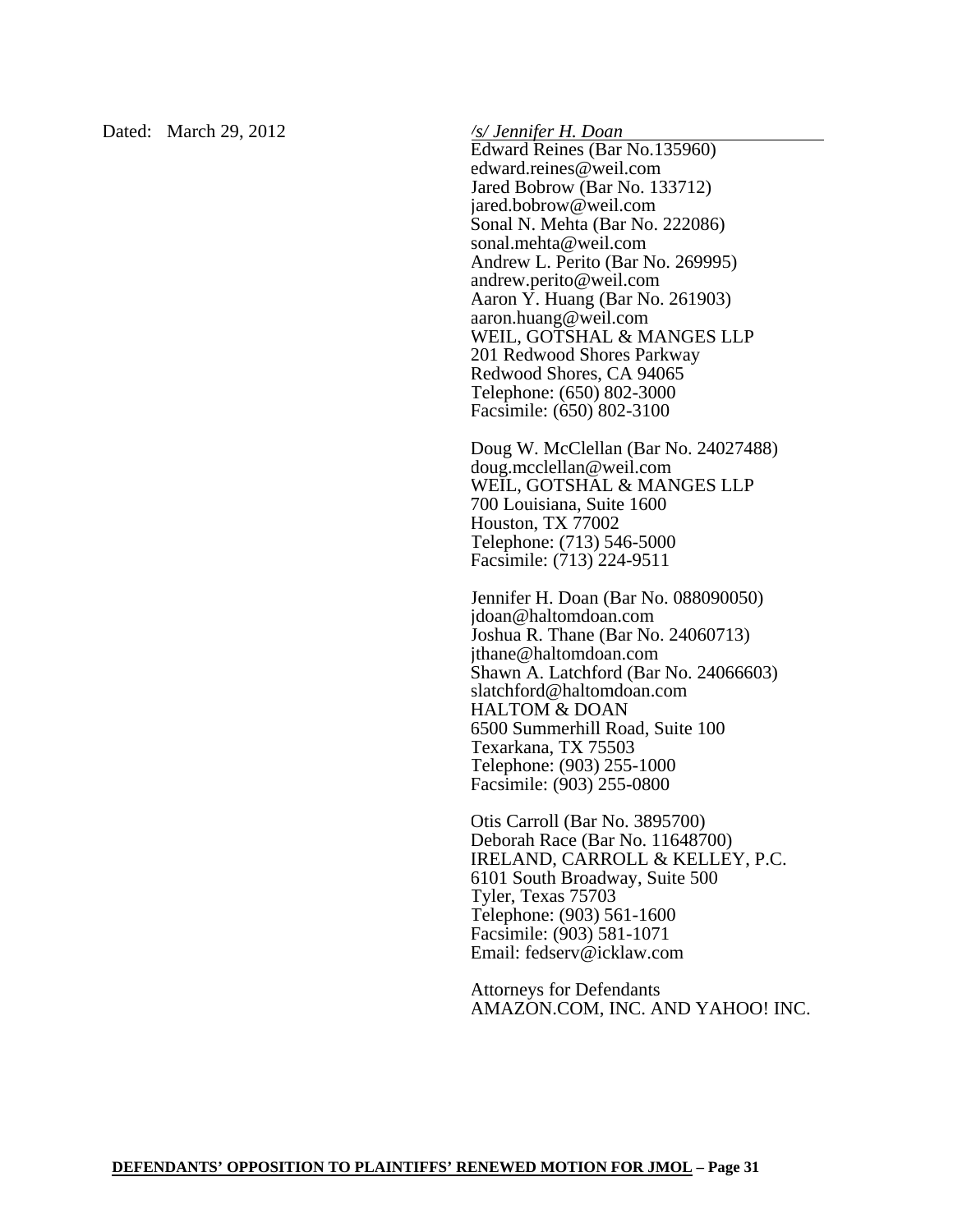*/s/ Douglas E. Lumish* (with permission)

Douglas E. Lumish (Bar No. 183863) dlumish@kasowitz.com Jeffrey G. Homrig (Bar No. 215890) jhomrig@kasowitz.com Joseph H. Lee (Bar No. 248046) jlee@kasowitz.com Parker C. Ankrum (Bar No. 261608) pankrum@kasowitz.com KASOWITZ, BENSON, TORRES & FRIEDMAN LLP 333 Twin Dolphin Drive Suite 200 Redwood Shores, CA 94065 Telephone: 650-453-5170 Facsimile: 650-453-5171

Jonathan Keith Waldropjwaldrop@kasowitz.com KASOWITZ BENSON TORRES & FRIEDMAN LLP 1360 Peachtree Street NE, Suite 1150 Atlanta, GA 30309 Telephone: (404) 260-6133 Facsimile: (404) 393-0743

Michael E. Jones (Bar No**.** 10929400) mikejones@potterminton.com Allen F.Gardner (Bar No. 24043679) allengardner@potterminton.com POTTER MINTON P.C. 110 N College , Suite 500 PO Box 359 Tyler, TX 75710-0359 Telephone: (903) 597-8311 Facsimile: (903) 593.0846

Brandon Stroy (*pro hac vice*) brandon.stroy@ropesgray.com ROPES & GRAY LLP 1211 Avenue of the Americas New York, NY 10036 Telephone: (212) 596-9000 Facsimile: (212) 596-9090

James R Batchelder (*pro hac vice*) James.Batchelder@ropesgray.com Han Xu (*pro hac vice*) han.xu@ropesgray.com ROPES & GRAY LLP Prudential Tower 800 Boylston Street Boston, MA 02199 Telephone: (617) 235-4903 Facsimile: (617) 235-9873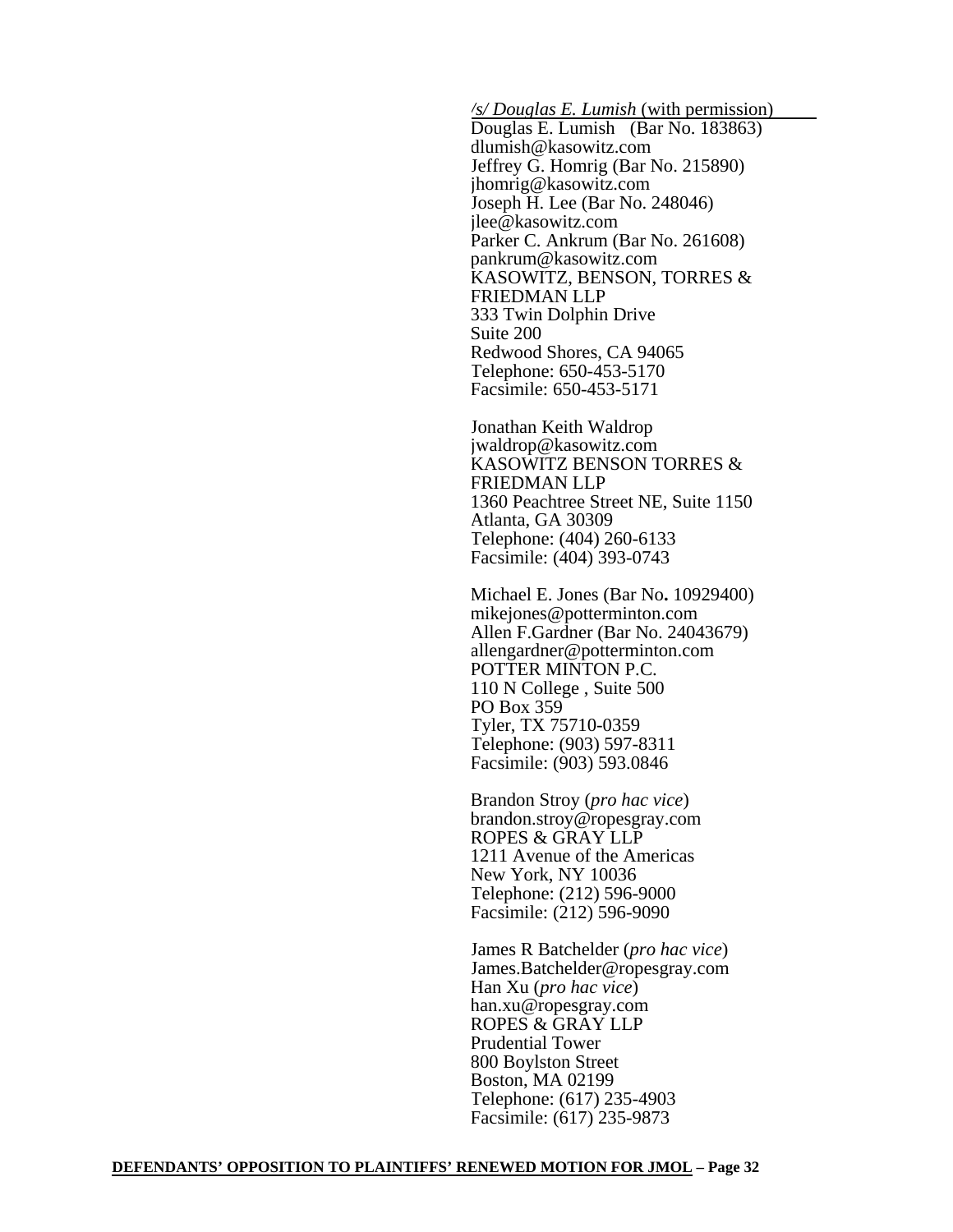Mark D. Rowland (Bar No. 157862) mark.rowland@ropesgray.com Rebecca R. Hermes (Bar No. 252837) rebecca.hermes@ropesgray.com Sasha Rao (Bar No. 244303) sasha.rao@ropesgray.com Lauren N. Robinson (Bar No. 255028) lauren.robinson@ropesgray.com ROPES & GRAY LLP 1900 University Ave., 6th Floor East Palo Alto, CA 94303 Telephone: (650) 617-4000 Facsimile: (650) 617-4090

Attorneys for Defendants GOOGLE INC. and YouTube LLC

*/s/ Christopher M. Joe* (with permission) Christopher M. Joe (Bar No. 00787770) chris.joe@bjciplaw.com Eric W. Buether (Bar No. 03316880) eric.buether@bjciplaw.com Brian A. Carpenter (Bar No. 03840600) brian.carpenter@bjciplaw.com Mark D. Perantie (Bar No. 24053647) mark.perantie@bjciplaw.com Niknaz F. Bukovcan niky.bukovcan@bjciplaw.com BUETHER JOE & CARPENTER, LLC 1700 Pacific Avenue, Suite 2390 Dallas, TX 75201 Telephone: (214) 466-1279 Facsimile (214) 635-1830

Attorneys for Defendant J.C. PENNEY CORPORATION, INC.